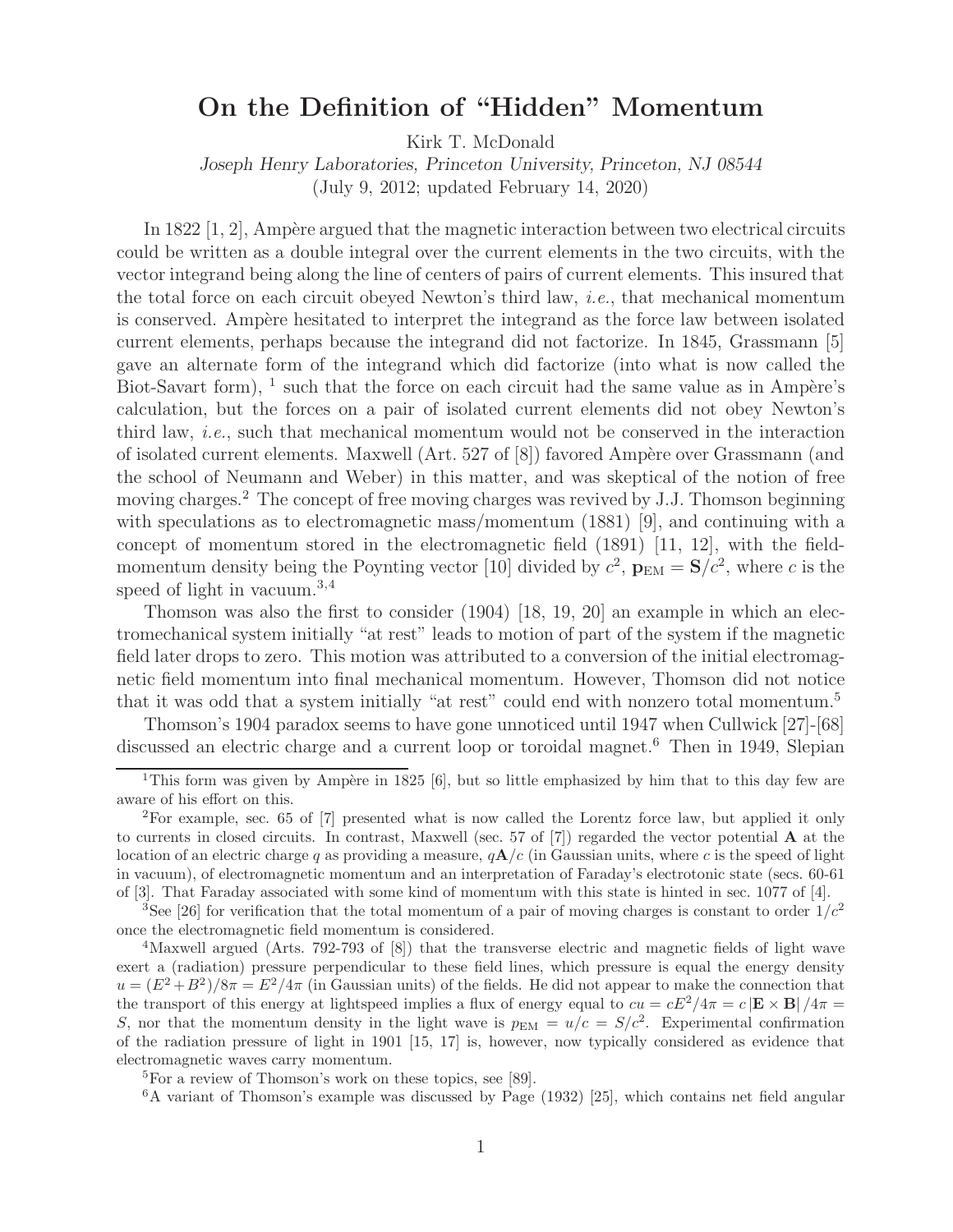published a delightful version of it involving a (quasistatic) AC circuit [29], arguing that once electromagnetic field momentum is taken into consideration, total momentum is conserved and the device cannot be used for electromagnetic rocket propulsion.

Static systems ("at rest") can contain nonzero electromagnetic field momentum, although this tiny effect (of order  $1/c^2$ ) has never been demonstrated experimentally. Such systems also contain a net flow of electromagnetic energy, according the relation  $S = c^2 p_{EM}$ , as perhaps first noted (1960) in sec. 5.4 of [32]. If the system is actually static, there must be a "return" flow of nonelectromagnetic energy in the system. This "return" flow of nonelectromagnetic energy will be associated with a nonzero, nonelectromagnetic momentum in the system, such that the total momentum of a system "at rest" is actually zero.

However, people were not ready to accept this logic in 1960. For example, two papers [33, 34] (published in 1964 and 1965) considered it plausible (as did Thomson in 1904 [19]) that a system "at rest" could contain nonzero total momentum (of order  $1/c^2$ ), and that such an isolated system could transform itself to a final state in which one part was in linear motion and another part remained at rest.<sup>7</sup>

In contrast, Shockley (1967) [37] argued that the total momentum of an isolated electromechanical system "at rest" must be zero, and if either the electric or the magnetic field of the system later goes to zero, any motion of one part of the final system must be compensated by motion of another part with equal and opposite momentum. For this to hold, there must be some momentum "hidden" the initial system "at rest", and some "hidden" force must act within this system as the fields vanish.

Shockley's paper popularized the term "hidden" momentum (although it was no longer hidden once identified by Shockley and others),<sup>8</sup> and essentially all subsequent use of this term has been for electromechanical examples "at rest" that contain nonzero net electromagnetic field momentum [35, 36, 38, 39, 41, 42, 47, 48, 50, 51, 53, 54, 56, 57, 52, 58, 61, 62, 63, 69, 70, 73, 90, 91.<sup>9</sup> However, in these examples of systems "at rest", the nonzero net electromagnetic field momentum was not called "hidden", although it has never been detected, and is equal and opposite to the "hidden" nonelectromagnetic (*i.e.*, mechanical) momentum of the system.

It is useful to note that in this view of "hidden" momentum, it can only arise in (electro)mechanical systems with "moving parts" (Ampèrian currents), and is excluded in systems in which all magnetic effects are due to hypothetical (Gilbertian) magnetic charges or dipoles.<sup>10</sup>

momentum, but zero total (linear) momentum.

<sup>7</sup>Such behavior was characterized as that of a "bootstrap spaceship" in [40]. Earlier discussion of (impossible) electromagnetic spaceships had been given in [29]. See also [98].

<sup>8</sup>The physical origin of "hidden" momentum was identified for a particular example in [35] shortly prior to Shockley's paper.

<sup>9</sup>The possibility of "hidden" momentum in a gravitational system is considered [56].

The term "hidden" momentum has been used to characterize an interesting phenomenon in a binary system of spinning neutron stars [75], but the author considers that this usage is not justified [86], as also discussed in sec. 4.3 below.

<sup>&</sup>lt;sup>10</sup>This result is implicit in [19], as noted in [89], and was explicity stated in [50].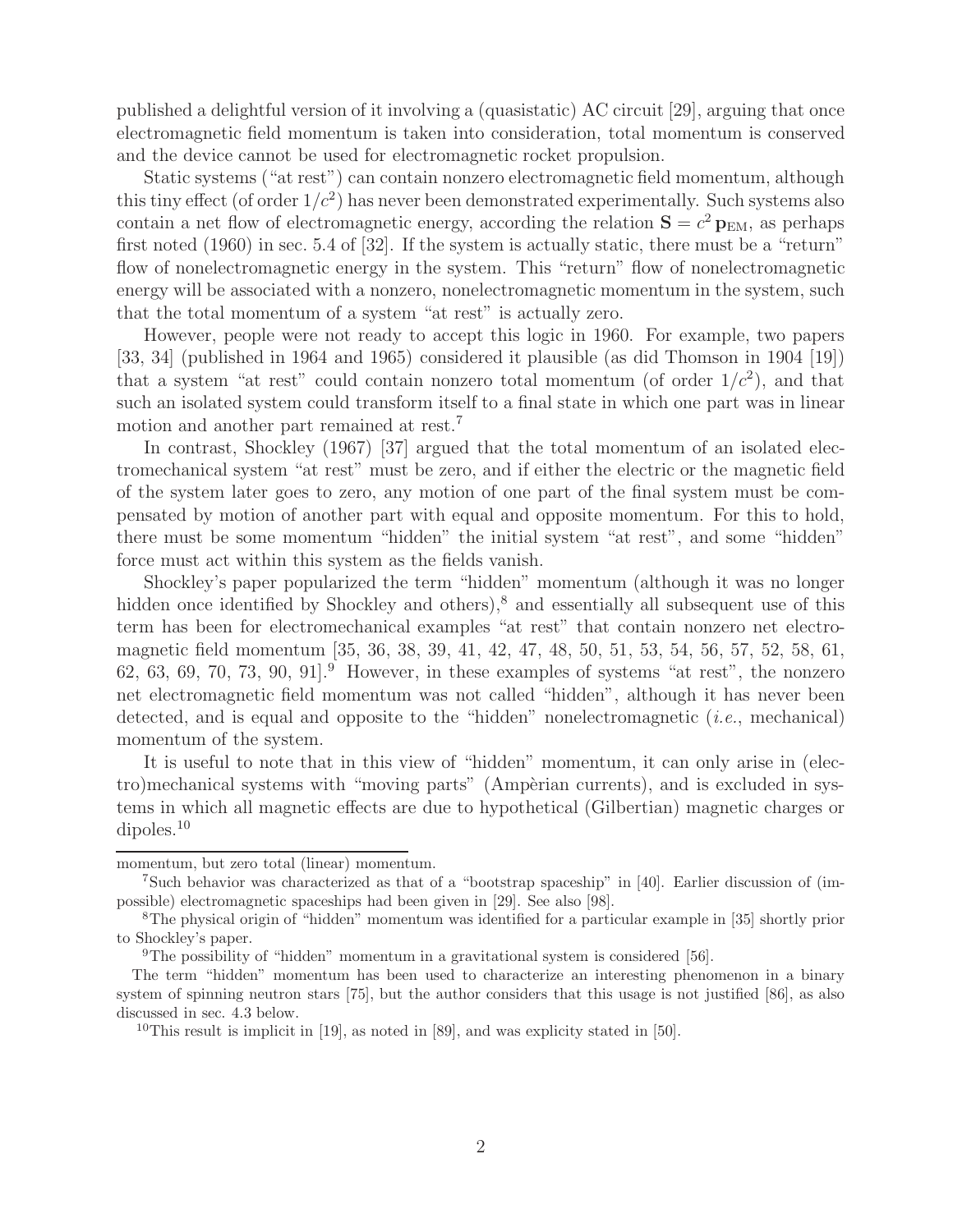## **1 Electromagnetic Field Momentum**

We recall that the (macroscopic) electromagnetic momentum  $P_{EM}$  of a system is most generally identified as the volume integral of  $1/c^2$  times the Poynting energy-flux vector field  $[10]$ ,

$$
\mathbf{S} = \frac{c}{4\pi} \mathbf{E} \times \mathbf{B},\tag{1}
$$

where we use Gaussian units, c is the speed of light in vacuum, and **E** and **B** are the (macroscopic) electric and magnetic fields of the system. That is,

$$
\mathbf{P}_{\text{EM}} = \int \frac{\mathbf{S}}{c^2} d\text{Vol} = \int \frac{\mathbf{E} \times \mathbf{B}}{4\pi c} d\text{Vol},\tag{2}
$$

as noted by Thomson [11, 12], by Heaviside [13, 23] and by Poincaré [14].<sup>11</sup>

The electromagnetic field momentum in quasistatic electromechanical systems can be written three other ways (see, for example, [65, 66] and Appendix B),

$$
\mathbf{P}_{\text{EM}} = \int \frac{\mathbf{E} \times \mathbf{B}}{4\pi c} d\text{Vol} \approx \int \frac{\rho \mathbf{A}^{(\text{C})}}{c} d\text{Vol} \approx \int \frac{V^{(\text{C})} \mathbf{J}}{c^2} d\text{Vol} \approx \int \frac{\mathbf{J} \cdot \mathbf{E}}{c^2} \mathbf{r} d\text{Vol},\tag{3}
$$

where  $\rho$  is the electric charge density,  $\mathbf{A}^{(C)}$  is the vector potential in the Coulomb gauge,<sup>12</sup> and  $V^{(C)}$  is the instantaneous Coulomb potential.<sup>13,14</sup> The second form is the electromagnetic part of the canonical momentum of the charges of the system anticipated by Faraday's electrotonic state [3, 4] and formalized by Maxwell (secs. 22-24 and 57 of [7], see also Appendix C), the third form appears to have been introduced by Furry [41], and the fourth form is due to Aharonov [47].

# **2 A Narrow Definition of "Hidden" Momentum**

In the rest frame of the center of mass/energy of a static system (where the total momentum is zero), the "hidden" mechanical momentum was defined by Hnizdo (eq.  $(22)$  of [53]) as,  $^{15}$ 

$$
\mathbf{P}_{\text{hidden}} = -\mathbf{P}_{\text{EM}} = -\int \frac{\mathbf{E} \times \mathbf{B}}{4\pi c} d\text{Vol} \approx -\int \frac{\rho \mathbf{A}^{(C)}}{c} d\text{Vol} \approx -\int \frac{V^{(C)} \mathbf{J}}{c^2} d\text{Vol} \approx -\int \frac{\mathbf{J} \cdot \mathbf{E}}{c^2} \mathbf{r} d\text{Vol}.
$$
\n(4)

 $11$ Expressions for momentum density that combine the electromagnetic field momentum with the momentum of interacting matter in media with electric and/or magnetic polarization have been given by Abraham [16, 21] and by Minkowski [22]. We do not here enter into the "perpetual" debate (see, for example, [93]) as to the merits of the various expressions for momentum density, except for some comments in sec. 4.1.

<sup>&</sup>lt;sup>12</sup>The second form of eq. (3) is actually gauge invariant if it is written in terms of the (gauge-invariant) rotational part,  $A_{\text{rot}}$ , of the vector potential, which equals the vector potential in the Coulomb gauge.

 $13V^{(C)}$  is the electric scalar potential in the Coulomb gauge.

 $14$ For discussion of alternative forms of the electromagnetic momentum (and energy and angular momentum) in systems with harmonic time dependence, see, for example, [74].

 $15$ The definition (4) leads to ambiguities in macroscopic electromagnetic media, where one can define the "electromagnetic momentum" in various ways, including the famous Abraham [16, 21] and Minkowski [22] forms. This ambiguity is another reason to seek a more general definition of "hidden" momentum.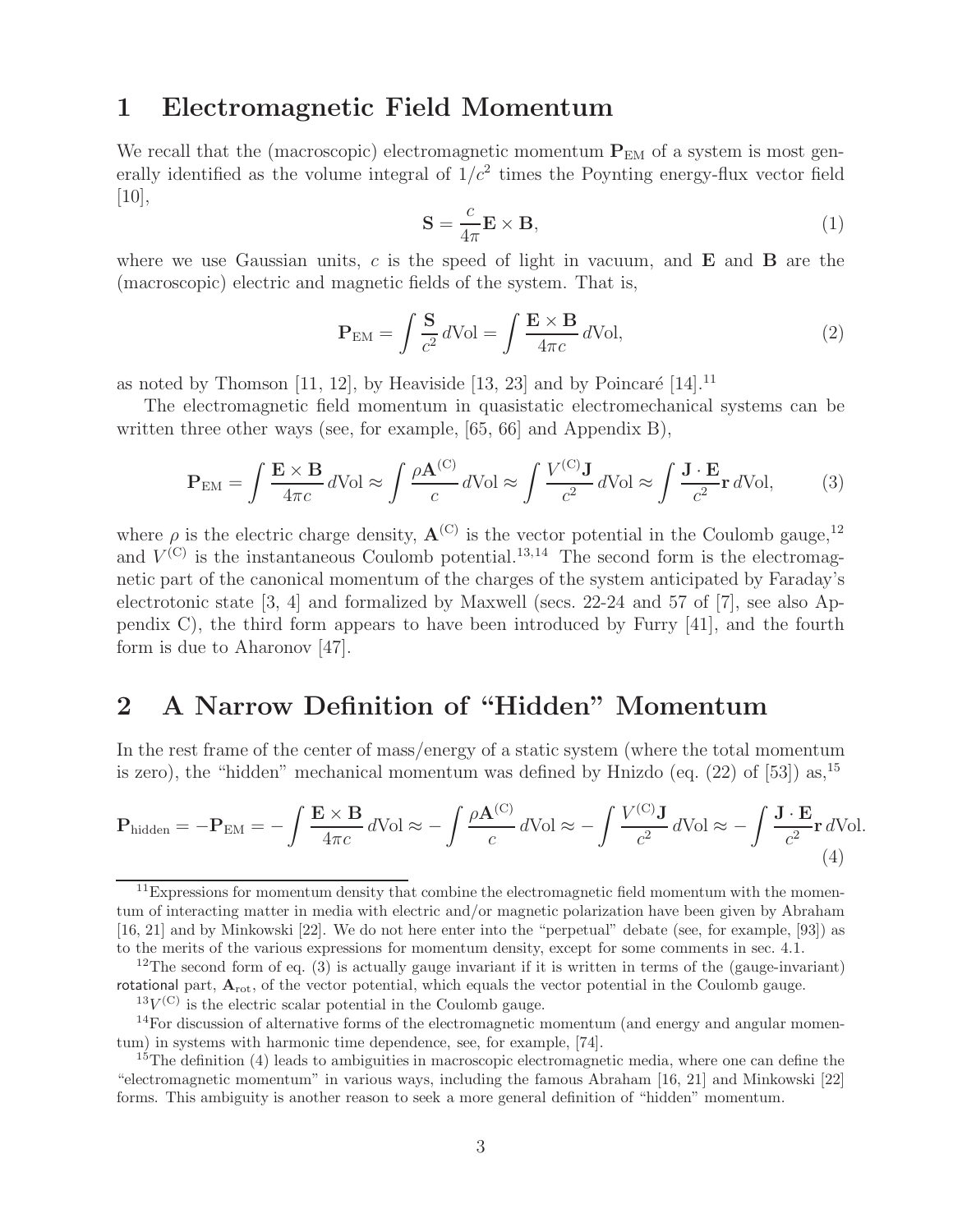In a frame where the center of mass/energy has nonzero velocity  $v_{cm}$ , "hidden" (mechanical) momentum given by eq.  $(80)$  of [53] as,

$$
\mathbf{P}_{\text{hidden}} = \mathbf{P}_{\text{mech}} - M\mathbf{v}_{\text{cm}},\tag{5}
$$

where  $M = U/c^2$  and U is the total energy, electromagnetic plus mechanical, of the moving system.

The definition (5) appears to have been little used,<sup>16</sup> and essentially all discussions of "hidden" momentum until recently [37, 35, 36, 38, 39, 41, 42, 48, 50, 54, 56, 52, 73] considered only the rest frame of the center of mass/energy of the system, where definition (4) was used.

The use of the "relativistic mass"  $M = U/c^2$  rather than the rest mass  $M_0$  in eq. (5) is needed so that the momentum of a moving mass,  $\gamma M_0 \mathbf{v} = M \mathbf{v}$  is not considered to be "hidden".<sup>17</sup> A consequence of this convention is that if a static electromagnetic field has nonzero momentum  $P_{EM}$ , and field energy  $U_{EM}$ , we can consider this field to have an equivalent mass  $M = U_{EM}/c^2$ . The velocity of the center of mass/energy of a static field is zero, so if we apply the definition (5) to the static field, we are led to say that its momentum **P**EM is a "hidden" momentum. However, past usage of the term "hidden" momentum has been restricted to "mechanical" (sub)systems.

The definition (5) implies that the "overt" momentum certain mechanical systems would be called "hidden" (see, for example, [80, 100]), which suggests the need for a better definition.

## **3 A New Definition of "Hidden" Momentum**

Recently, a definition of "hidden" momentum has been proposed [79] which can be applied to purely mechanical systems as well, where a subsystem with a specified volume can interact with the rest of the system via contact forces and/or transfer of mass/energy across its surface (which can be in motion),  $^{18}$ 

$$
\mathbf{P}_{\text{hidden}} \equiv \mathbf{P} - M\mathbf{v}_{\text{cm}} - \oint_{\text{boundary}} (\mathbf{x} - \mathbf{x}_{\text{cm}}) (\mathbf{p} - \rho \mathbf{v}_b) \cdot d\mathbf{A} \mathbf{r} \mathbf{e} \mathbf{a} = -\int \frac{f^0}{c} (\mathbf{x} - \mathbf{x}_{\text{cm}}) d\text{Vol}, \quad (6)
$$

where **P** is the total momentum of the subsystem,  $M = U/c^2$  is its total "mass", U is its total energy,  $\mathbf{x}_{cm}$  is its center of mass/energy,  $\mathbf{v}_{cm} = d\mathbf{x}_{cm}/dt$ , **p** is its momentum density,  $\rho = u/c^2$  is its "mass" density, u is its energy density,  $\mathbf{v}_b$  is the velocity (field) of its boundary, and,

$$
f^{\mu} = \frac{\partial T^{\mu\nu}}{\partial x_{\nu}} = \partial_0 T^{\mu 0} + \partial_j T^{\mu j},\tag{7}
$$

 $16$ It was used in sec. 2 of [72].

<sup>&</sup>lt;sup>17</sup>The "hidden" momentum  $(5)$  is not a component of a four-vector. It does not make sense to define a corresponding "hidden" energy, which would be  $U_{\text{mech}} - M_{\text{mech}}c^2$ , as this is identically zero.

<sup>&</sup>lt;sup>18</sup>However, as noted in sec. 4 below, our interpretation of eq.  $(6)$  excludes that an "mechanical" subsystem can have "hidden" momentum unless its volume also supports a field.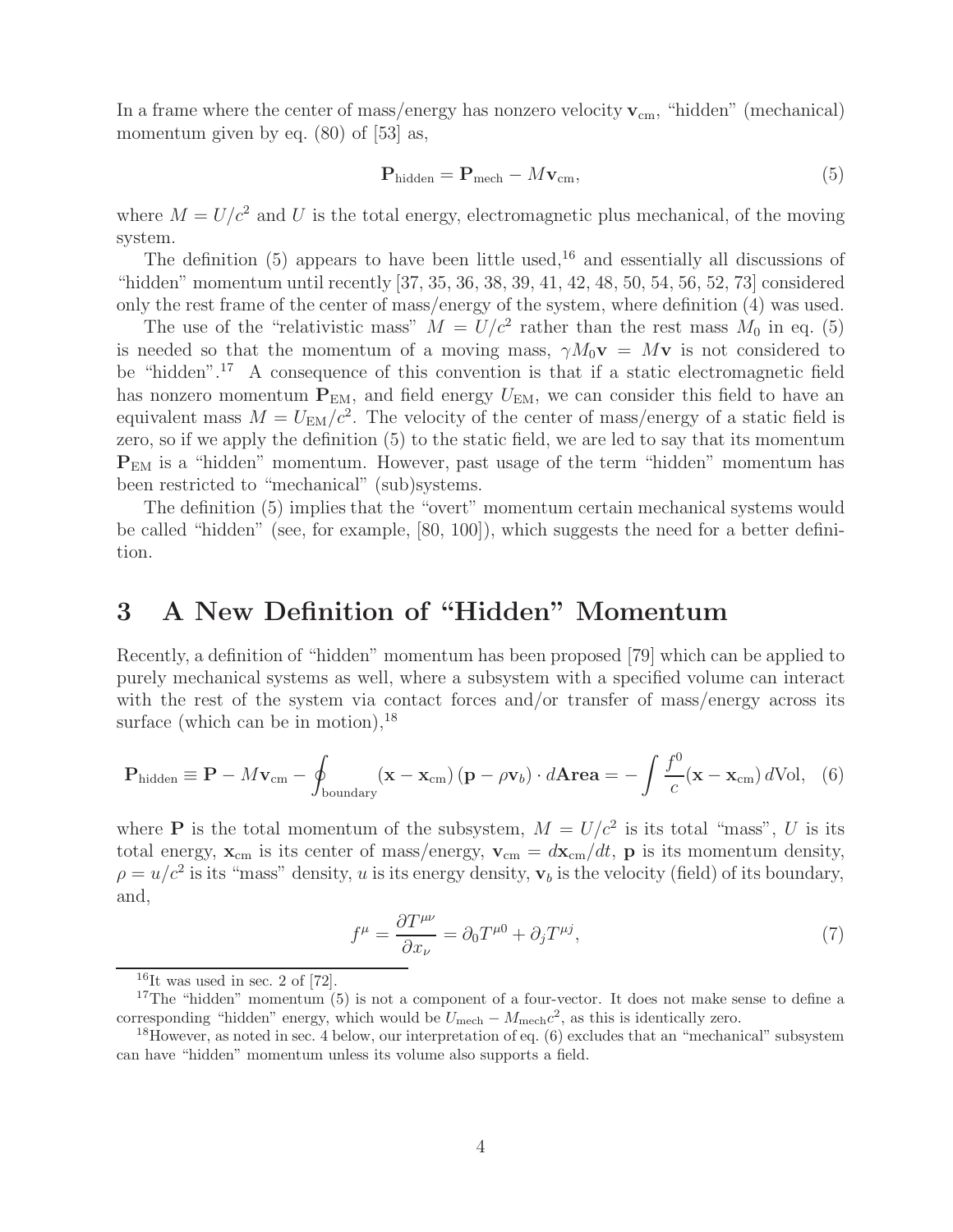is the 4-force density exerted on the subsystem by the rest of the system, with  $T^{\mu\nu}$  being the stress-energy-momentum 4-tensor of the subsystem.19,20,21

An important qualification to the first form of eq. (6) is that the values of **p** and  $\rho$  at the boundary are the limit of those just inside the boundary.

Since  $f^0$  involves derivatives of the stress tensor, these derivatives are infinite at (almost) any boundary of a subsystem, with a possible implication that "hidden" momentum resides at all such boundaries. This view renders the concept of "hidden" momentum to be a mathematical curiosity, with little physical significance. The attitude in this note is that such boundary delta functions are unphysical, and should not be included in the second form of eq. (6). Illustrations of analyses with and without such delta functions are given in [99, 100].

### **3.1 Rationale**

The rationale for definition (6) begins with consideration of a subsystem of an isolated (but not necessarily bounded) system.<sup>22,23</sup> The subsystem occupies a specified volume (possibly unbounded) and has a bounding surface (possibly at infinity). The subsystem has a (symmetric) stress-energy-momentum 4-tensor  $T^{\mu\nu}$  that is defined to be zero outside the subsystem volume. The tensor  $T^{\mu\nu}$  inside the subsystem volume is not necessarily equal to the total stress-energy-momentum tensor there; for example the subsystem might be the (macroscopic) fields within the volume or the (macroscopic) matter there.

The total mass/energy of the subsystem is,

$$
U = \int T^{00} d\text{Vol},\tag{8}
$$

and we define the effective mass of the subsystem as,

$$
M = \frac{U}{c^2} = \int \frac{T^{00}}{c^2} d\text{Vol} = \int \rho d\text{Vol},\tag{9}
$$

<sup>&</sup>lt;sup>19</sup>That "hidden" momentum is related to the stress tensor was pointed out in [47], eqs. (10)-(12), where only stationary systems were considered. In such cases,  $f^0 = \partial T^{0i}/\partial x_i$ .

<sup>&</sup>lt;sup>20</sup>The definition (6) is a generalization to nonstationary systems of eq. (7) of [56], as further discussed in sec. 4.1.

<sup>&</sup>lt;sup>21</sup>Since  $f^0 = \partial_0 T^{00} = \partial u / \partial c t$  can be identified with  $f \cdot v/c$ , where f is the force density on matter with velocity **v**, the last form of the definition (6) is a generalization of eq. (14) of [62]. Unfortunately, all attempts to apply that eq. (14) to examples involving "hidden" momentum [63, 64, 69, 70, 90, 91] suffer somewhat from lack of clarity as to which subsystem the terms in that equation apply.

<sup>&</sup>lt;sup>22</sup>We distinguish an isolated system from a closed system in the thermodynamic sense. Neither matter nor energy flows across the bounding surface of an isolated system, while energy but not matter can flow across the boundary of a closed system.

<sup>&</sup>lt;sup>23</sup>For an isolated, closed system with total stress-energy-momentum tensor  $T^{\mu\nu}$ , the 4-divergence of the latter is zero,  $\frac{\partial T^{\mu\nu}}{\partial x^{\nu}} = 0$ . If the system contains two subsystems A and B then  $f_{A}^{\mu} = \frac{\partial T_{A}^{\mu\nu}}{\partial x^{\nu}} =$  $-\frac{\partial T_B^{\mu\nu}}{\partial x^{\nu}} = -f_B^{\mu}$ , where  $f_B^{\mu}$  is the 4-force density exerted by subsystem A on B. If subsystems A and B occupy different volumes, perhaps having a surface in common, then within subvolume A,  $f_A^{\mu} = 0$ , and within subvolume B,  $f_B^{\mu} = 0$ , although there can formally be nonzero, equal and opposite force densities on the surface between the two systems (if they are in "contact".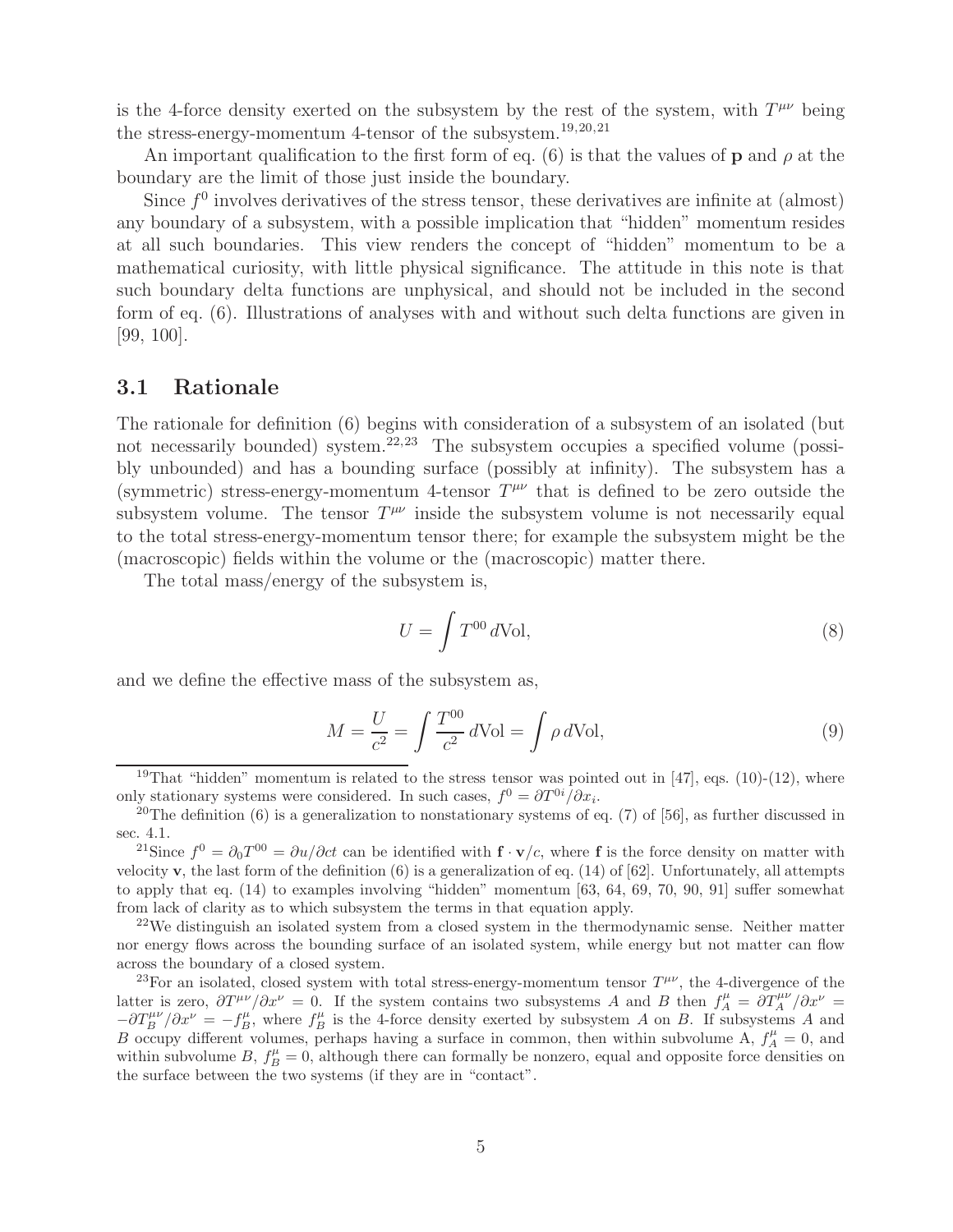where we define the effective mass density of the subsystem to be  $\rho = T^{00}/c^2$ . The center of mass/energy of the subsystem is at position,

$$
\mathbf{x}_{cm} = \frac{1}{M} \int \frac{T^{00}}{c^2} \mathbf{x} \, d\text{Vol.} \tag{10}
$$

Then,

$$
\frac{dM}{dt} = \int \frac{\partial_0 T^{00}}{c} d\text{Vol} + \oint_{\text{boundary}} \frac{T^{00}}{c^2} (\mathbf{v}_b \cdot d\mathbf{Area}),\tag{11}
$$

and,

$$
\frac{d}{dt}(M\mathbf{x}_{cm}) = \frac{dM}{dt}\mathbf{x}_{cm} + M\frac{d\mathbf{x}_{cm}}{dt} = \int \frac{\partial_0 T^{00}}{c}\mathbf{x} \, d\text{Vol} + \oint_{\text{boundary}} \frac{T^{00}}{c^2}\mathbf{x} \, (\mathbf{v}_b \cdot d\mathbf{Area}), \tag{12}
$$

where  $x^{\mu} = (ct, \mathbf{x}), \partial_{\mu} = \partial/\partial x^{\mu} = (\partial/\partial ct, \nabla)$ , and  $\mathbf{v}_{b}$  is the velocity (field) of the boundary. Hence,

$$
M\mathbf{v}_{\rm cm} = M\frac{d\mathbf{x}_{\rm cm}}{dt} = \frac{d}{dt}(M\mathbf{x}_{\rm cm}) - \frac{dM}{dt}\mathbf{x}_{\rm cm}
$$
  
\n
$$
= \int \frac{\partial_0 T^{00}}{c} (\mathbf{x} - \mathbf{x}_{\rm cm}) d\text{Vol} + \oint_{\text{boundary}} \frac{T^{00}}{c^2} (\mathbf{x} - \mathbf{x}_{\rm cm}) (\mathbf{v}_b \cdot d\mathbf{Area})
$$
  
\n
$$
= \int \frac{\partial_0 T^{00}}{c} (\mathbf{x} - \mathbf{x}_{\rm cm}) d\text{Vol} + \oint_{\text{boundary}} (\mathbf{x} - \mathbf{x}_{\rm cm}) (\rho \mathbf{v}_b \cdot d\mathbf{Area}). \tag{13}
$$

While the stress-energy-momentum tensor for an isolated system has zero 4-divergence, this is not necessarily the case for the subsystem under consideration. Rather, the possibly nonzero 4-vector,

$$
f^{\mu} = \partial_{\nu} T^{\nu \mu} = \partial_{\nu} T^{\mu \nu}, \tag{14}
$$

describes the 4-force density exerted on the subsystem by the rest of the system. If the stress-energy-momentum tensor is nonzero just inside the boundary, the 4-force density can have delta-function contributions on the boundary (as  $T^{\mu\nu}$  is defined to be zero outside the boundary), which must be considered carefully in the following. Of course,  $f^{\mu}$  is zero outside the boundary of the subsystem.

Using eq. (14) we can write,

$$
\partial_0 T^{00} = f^0 - \partial_j T^{0j}, \tag{15}
$$

where both  $f^0$  and  $\partial_i T^{0j}$  can have delta functions on the boundary. Then, noting that the momentum density **p** has components  $p_j = T^{0j}/c$ , the volume integral in eq. (13) can be written as,

$$
\int \frac{\partial_0 T^{00}}{c} (\mathbf{x} - \mathbf{x}_{cm}) d\text{Vol} = \int \frac{f^0}{c} (\mathbf{x} - \mathbf{x}_{cm}) d\text{Vol} - \int \frac{\partial_j T^{0j}}{c} (\mathbf{x} - \mathbf{x}_{cm}) d\text{Vol}
$$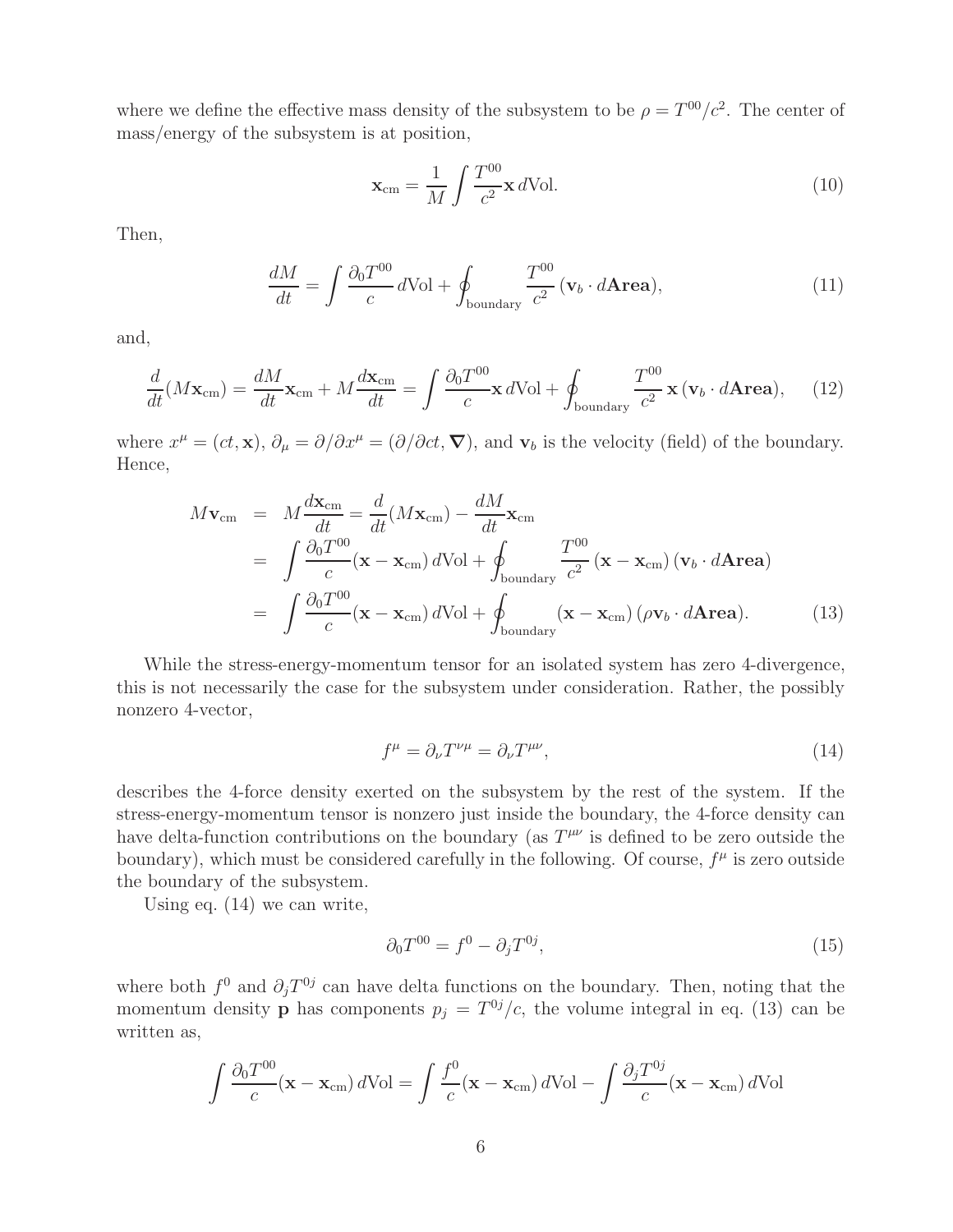$$
= \int \frac{f^{0}}{c} (\mathbf{x} - \mathbf{x}_{cm}) dVol - \int \frac{\partial_{j} [T^{0j} (\mathbf{x} - \mathbf{x}_{cm})]}{c} dVol + \int \frac{T^{0j} \partial_{j} \mathbf{x}}{c} dVol
$$

$$
= \int \frac{f^{0}}{c} (\mathbf{x} - \mathbf{x}_{cm}) dVol - \oint_{\text{boundary}} \frac{T^{0j} (\mathbf{x} - \mathbf{x}_{cm})}{c} dArea_{j} + \int \mathbf{p} dVol
$$

$$
= \int \frac{f^{0}}{c} (\mathbf{x} - \mathbf{x}_{cm}) dVol - \oint_{\text{boundary}} (\mathbf{x} - \mathbf{x}_{cm}) (\mathbf{p} \cdot d \mathbf{A} \mathbf{r} \mathbf{e} \mathbf{a}) + \mathbf{P}. \tag{16}
$$

Combining eqs. (13) and (16), we have,

$$
\mathbf{P} = M\mathbf{v}_{\rm cm} + \oint_{\text{boundary}} (\mathbf{x} - \mathbf{x}_{\rm cm}) (\mathbf{p} - \rho \mathbf{v}_b) \cdot d\mathbf{A} \mathbf{r} \mathbf{e} \mathbf{a} - \int \frac{f^0}{c} (\mathbf{x} - \mathbf{x}_{\rm cm}) d\text{Vol}. \tag{17}
$$

In view of the definition of "hidden" momentum given in sec. 2, we might consider either or both of the integrals in eq.  $(17)$  to be the "hidden" momentum of the subsystem.<sup>24</sup> To clarify this ambiguity, we consider a particular example.

### **3.2 Plane Electromagnetic Wave**

As a test case for a new definition of "hidden" momentum we consider a plane electromagnetic wave in vacuum,

$$
\mathbf{E} = E_0 \cos(kz - \omega t) \hat{\mathbf{x}}, \qquad \mathbf{B} = E_0 \cos(kz - \omega t) \hat{\mathbf{y}}, \tag{19}
$$

in Gaussian units, where  $\omega = kc$ .

We take the attitude that the momentum of a plane electromagnetic wave is not "hidden".

#### **3.2.1 The Volume Integral**

It proves to be simpler to consider first volume integral in eq. (17),

$$
-\int \frac{f^0}{c} (\mathbf{x} - \mathbf{x}_{cm}) \, d\text{Vol}.\tag{20}
$$

The energy density  $u$  in this wave is,

$$
u = \frac{E^2 + B^2}{8\pi} = \frac{E_0^2 \cos^2(kz - \omega t)}{4\pi},
$$
\n(21)

$$
\mathbf{P}_{\text{hidden}} = \mathbf{P} - M\mathbf{v}_{\text{cm}} = -\int \frac{f^0}{c} (\mathbf{x} - \mathbf{x}_{\text{cm}}) d\text{Vol} \qquad \text{(negligible boundary integral)}.
$$
 (18)

Our eq. (18) is eq. (3) of [75], whose authors omitted the boundary integral when integrating their eq. (2) by parts. Equation (18) is equivalent to eq. (8) of [91], where the momentum is called "internal" rather than "hidden".

 $24$ If we restrict our attention to (sub)systems that formally have infinite extent, but negligible energy and momentum densities at "infinity", then the boundary integral can be neglected, and we can consider eq. (17) as an extension of eq. (5),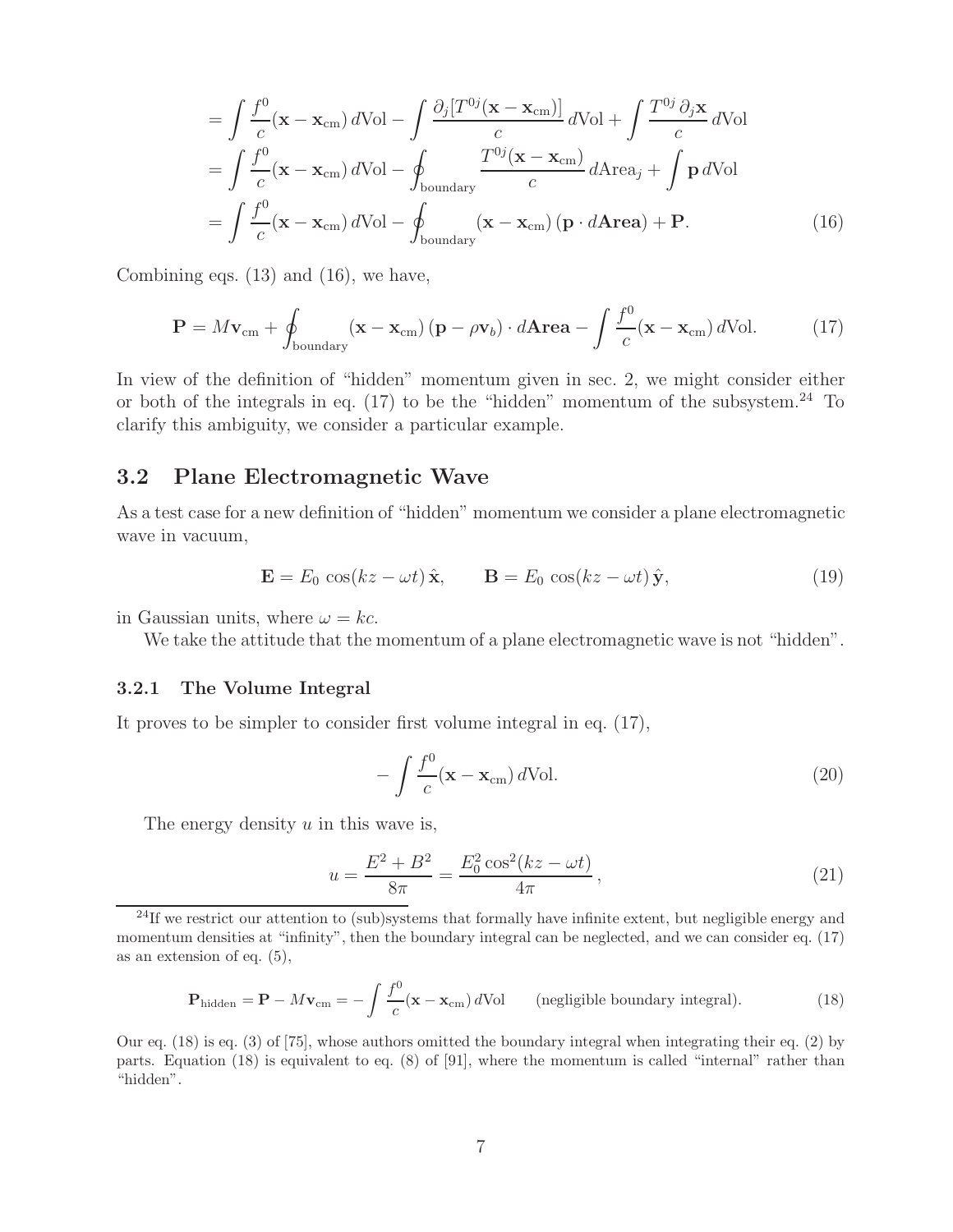and its density **p** of electromagnetic momentum is,

$$
\mathbf{p} = \frac{\mathbf{S}}{c^2} = \frac{\mathbf{E} \times \mathbf{B}}{4\pi c} = \frac{E_0^2 \cos^2(kz - \omega t)}{4\pi c} \hat{\mathbf{z}} = \frac{u}{c^2} \mathbf{c} = \rho \mathbf{c},\tag{22}
$$

where  $\rho = u/c^2$  is the (effective) mass/energy density, and  $\mathbf{c} = c\hat{\mathbf{z}}$  is the velocity of the wave.

For a plane electromagnetic wave, we note that its stress tensor is,

$$
T^{\mu\nu} = g_{\alpha\beta} F^{\mu\alpha} F^{\nu\beta} - \frac{1}{4} g^{\mu\nu} F_{\alpha\beta} F^{\alpha\beta} = \begin{pmatrix} u & 0 & 0 & cp_z \\ 0 & 0 & 0 & 0 \\ 0 & 0 & 0 & 0 \\ cp_z & 0 & 0 & -u \end{pmatrix} .
$$
 (23)

where  $T^{0z} = cp_z = u$ ,  $T^{zz} = -E_0^2 \cos^2(kz - \omega t)/4\pi = -u$ , the metric tensors are,

$$
g_{\alpha\beta} = g^{\alpha\beta} = \begin{pmatrix} 1 & 0 & 0 & 0 \\ 0 & -1 & 0 & 0 \\ 0 & 0 & -1 & 0 \\ 0 & 0 & 0 & -1 \end{pmatrix}, \tag{24}
$$

and the electromagnetic field tensors are,

$$
F_{\alpha\beta} = \begin{pmatrix} 0 & E_x & E_y & E_z \\ -E_x & 0 & -B_z & B_y \\ -E_y & B_z & 0 & -B_x \\ -E_z & -B_y & B_x & 0 \end{pmatrix}, \quad F^{\alpha\beta} = g^{\alpha\gamma}g^{\beta\delta}F_{\gamma\delta} = \begin{pmatrix} 0 & -E_x & -E_y & -E_z \\ E_x & 0 & -B_z & B_y \\ E_y & B_z & 0 & -B_x \\ E_z & -B_y & B_x & 0 \end{pmatrix}.
$$
\n(25)

Then,  $f^0 = \frac{\partial T^{0\nu}}{\partial x^{\nu}} = \frac{\partial u}{\partial c}t + \frac{\partial u}{\partial z}$  vanishes in the volume of integration according to eq.  $(21)$ , while having  $\delta$ -function terms on its surface, if we take the electromagnetic stress tensor of the volume to be zero outside it. We consider that the volume integral (20) is taken over only the interior of the volume of the subsystem, in which case the integral vanishes.

This confirms that the definition of "hidden" momentum as the volume integral in eq. (6) is consistent with plane electromagnetic waves in vacuum having zero "hidden" momentum.

### **3.2.2 The Surface Integral**

If the "hidden" momentum of the plane wave is zero, then according to eq.(6) we should also have that,

$$
\mathbf{P}_{\text{hidden}} = \mathbf{P} - M\mathbf{v}_{\text{cm}} - \oint_{\text{boundary}} (\mathbf{x} - \mathbf{x}_{\text{cm}}) (\mathbf{p} - \rho \mathbf{v}_b) \cdot d\mathbf{Area} = 0.
$$
 (26)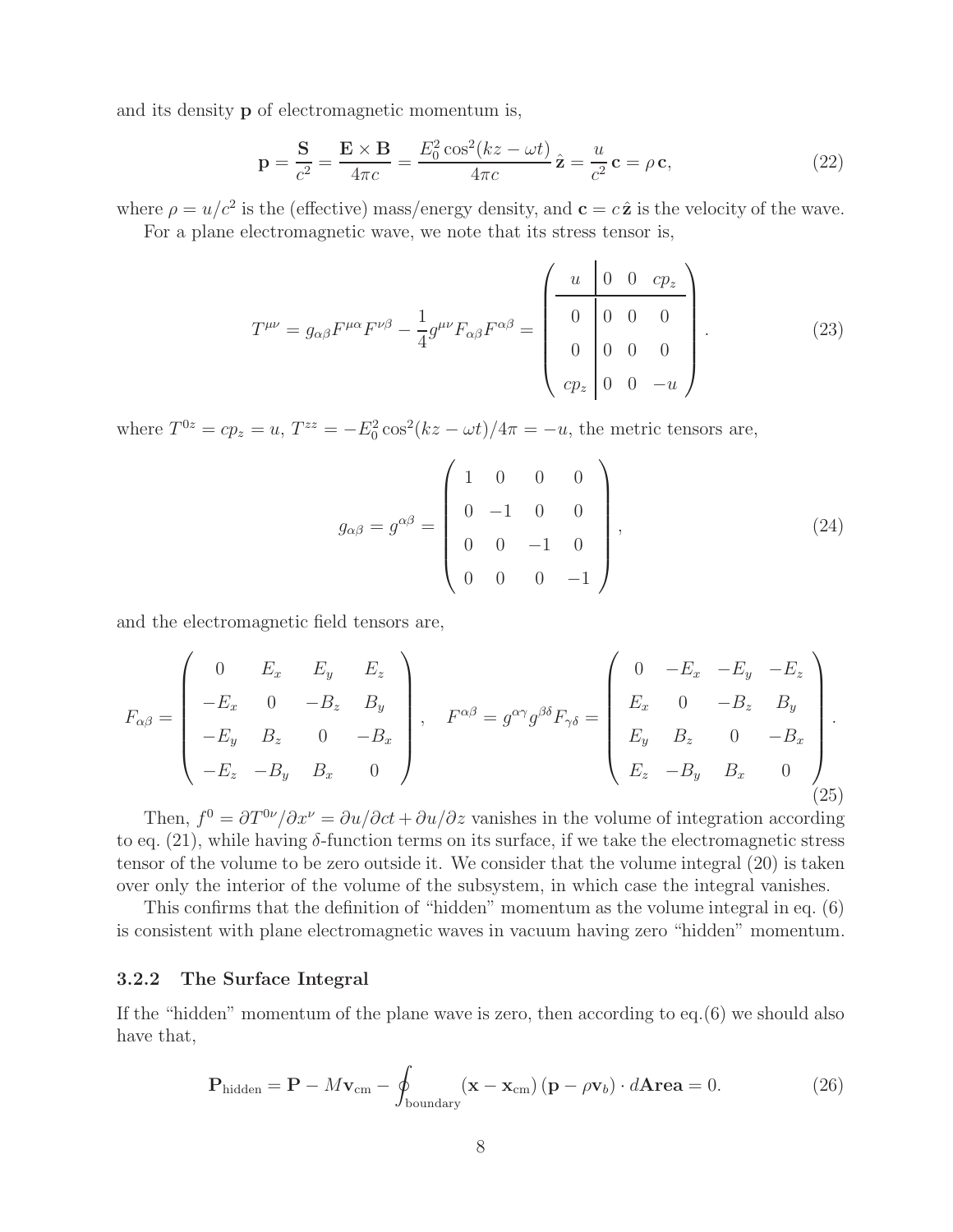We now consider the volume associated with the plane wave  $(19)$  to be a rectangular parallelepiped of length L along the z-direction, with area A perpendicular to  $\hat{z}$  and volume  $V = AL$ . We take the length L to be an integral number of wavelengths. The parallelepiped has velocity  $\mathbf{v} = v \hat{\mathbf{z}}$ , so the velocity of its boundary is  $\mathbf{v}_b = \mathbf{v}$ , and we consider it at the instant when it extends over the interval  $z_0 < z < L + z_0$  where  $z_0 = vt$ .

The total effective mass inside the parallelepiped is,

$$
M = \langle \rho \rangle V = \frac{E_0^2 V}{8\pi c^2},\tag{27}
$$

since its length is an integer number of wavelengths. The averaging is formally over space, but can also be taken as the time average. The total momentum **P** inside the parallelepiped is,

$$
\mathbf{P} = \langle \mathbf{p} \rangle V = M\mathbf{c}.\tag{28}
$$

The center of mass/energy of the wave inside the parallelepiped has z-coordinate,

$$
z_{\rm cm} = \frac{\int_{z_0}^{z_0 + L} z \rho \, dz}{\int_{z_0}^{z_0 + L} \rho \, dz} = \frac{\int_{z_0}^{z_0 + L} z \cos^2(kz - \omega t) \, dz}{L/2} = \frac{1}{L} \int_{z_0}^{z_0 + L} z[1 + \cos 2(kz - \omega t)] \, dz
$$
  
=  $z_0 + \frac{L}{2} + \frac{\sin 2(kz_0 - \omega t)}{2k}$ , (29)

where  $z_0(t)$  is the z-coordinate of the "left" end of the parallelepiped, so the velocity of the center of mass/energy is,

$$
\mathbf{v}_{\rm cm} = \mathbf{v} - \cos 2(kz_0 - \omega t) \mathbf{c} = \mathbf{v} + [1 - 2\cos^2(kz_0 - \omega t)] \mathbf{c}.
$$
 (30)

*The velocity (30) of the center of mass/energy can exceed the speed of light, which indicates that this quantity does not have great physical significance in the present case of a closed, moving surface in the interior of an electromagnetic wave.*

The boundary integral in eq. (26) is (for  $k = 2n\pi$ ),

$$
\oint_{\text{boundary}} (\mathbf{x} - \mathbf{x}_{\text{cm}}) (\mathbf{p} - \rho \mathbf{v}_b) \cdot d\mathbf{Area} \n= A \hat{\mathbf{z}} \left[ (z_0 + L) - \left( z_0 + \frac{L}{2} + \frac{\sin 2(kz_0 - \omega t)}{2k} \right) \right] \left[ \frac{E_0^2}{4\pi c} \cos^2[k(z_0 + L) - \omega t] - \frac{E_0^2 v}{8\pi c^2} \right] \n- A \hat{\mathbf{z}} \left[ z_0 - \left( z_0 + \frac{L}{2} + \frac{\sin 2(kz_0 - \omega t)}{2k} \right) \right] \left[ \frac{E_0^2}{4\pi c} \cos^2[kz_0 - \omega t] - \frac{E_0^2 v}{8\pi c^2} \right] \n= M[2 \cos^2(kz_0 - \omega t) \mathbf{c} - \mathbf{v}].
$$
\n(31)

Using the above expressions in eq. (26) we obtain,

$$
\mathbf{P}_{\text{hidden}} = M\mathbf{c} - M\{\mathbf{v} + [1 - 2\cos^2(kz_0 - \omega t)]\mathbf{c}\} - M[2\cos^2(kz_0 - \omega t)\mathbf{c} - \mathbf{v}] = 0. \tag{32}
$$

This confirms that both forms of the new definition (6) of "hidden" momentum are consistent with the "hidden" momentum vanishing for a plane electromagnetic wave in vacuum.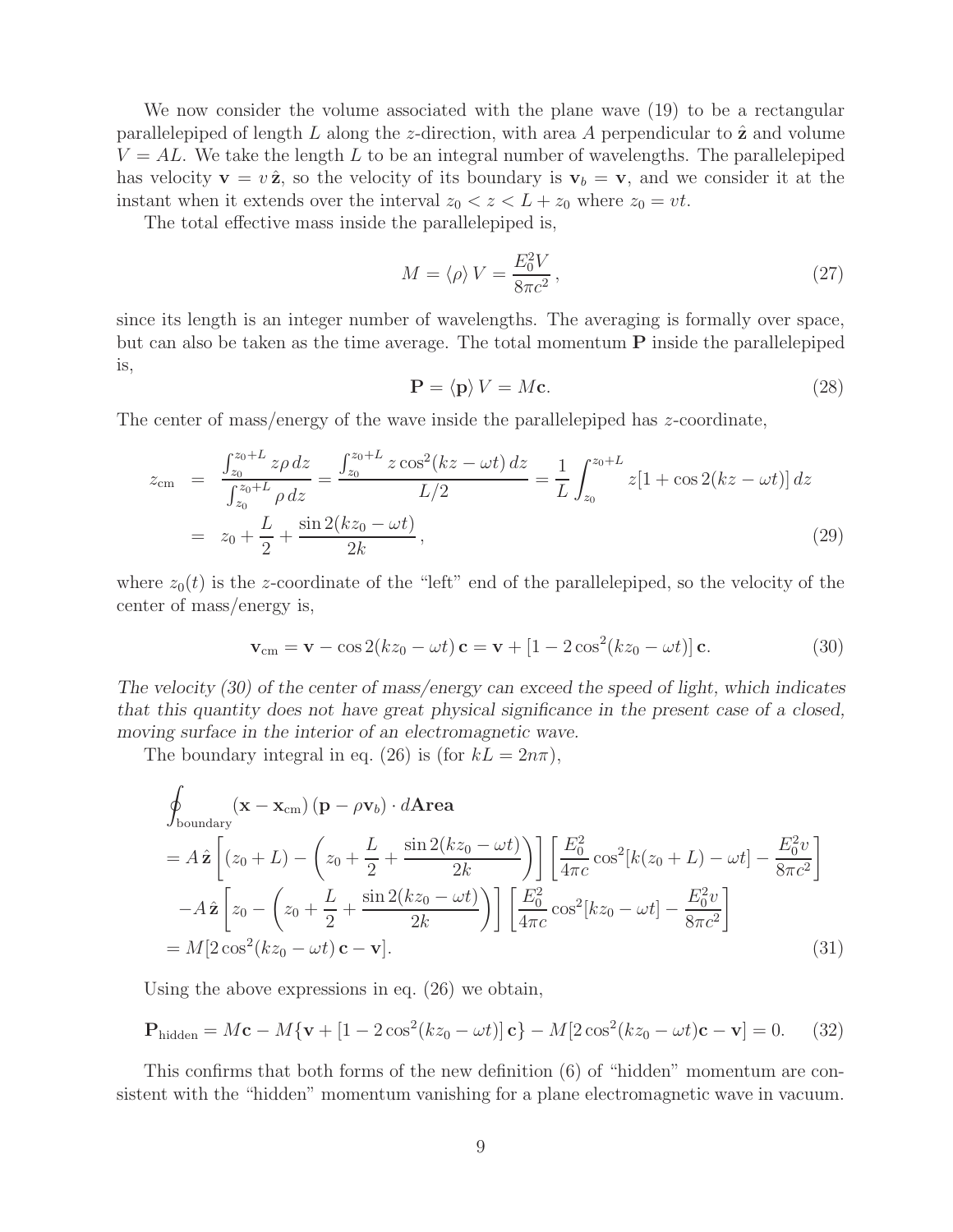## **4 Comments**

An immediate consequence of the new definition (6) is that nonzero electromagnetic field momentum in a bounded, static system is called "hidden" momentum in the frame where the center of mass energy is at rest, in contrast to the narrow definition (5) which characterized only the equal and opposite mechanical momentum as "hidden". Also, in a more general frame, the quantities  $M = U/c^2$  and  $v_{cm}$  in the new definition (6) refer to a particular subsystem, while in the earlier definition (5) they refer to the entire system.

Another consequence of the new definition (6) is that an isolated system, treated as a whole, has zero total "hidden" momentum.<sup>25</sup>

If an isolated system is partitioned into two subsystems, we would expect their "hidden" momenta to be equal and opposite, such that the total "hidden" momentum is zero. However, it is not immediately obvious that the macroscopic integrals  $\int \bar{f}^0(\mathbf{x} - \mathbf{x}_{cm}) d$ Vol are equal and opposite for the two subsystems.

The second form of definition (6) indicates that a subsystem can contain "hidden" momentum only if its interior exerts a force density  $-f^{\mu}$  on the rest of the system (such that the time component  $f^0$  is nonzero); see also footnote 20. This implies that some other subsystem coexists within the volume of the subsystem of interest. Any subsystem that is spatially disjoint from all other subsystems will contain no "hidden" momentum.<sup>26</sup>

In contrast, if a system is partitioned into subsystems that can be characterized as "fields" and "matter" which occupy the same volume, the interaction between the fields and matter can be associated with "hidden" momentum.<sup>27,28,29</sup> In most of these examples, the "hidden" mechanical momentum is associated with moving charges, but in the example [60] (and its variant in the Appendix to [97], the "hidden" mechanical momentum is associated with the transfer of mass, without mechanical motion, from a battery to a resistor via the Poynting vector.

### **4.1 Electromagnetic and Mechanical Subsystems**

The principle examples of subsystems that contain "hidden" momentum will be electromagnetic and mechanical subsystems with common volumes.

For an isolated, closed system with total stress-energy-momentum tensor  $T^{\mu\nu}$ , the 4divergence of the latter is zero,  $\partial T^{\mu\nu}/\partial x^{\nu} = 0$ . If the system contains two subsystems A

<sup>&</sup>lt;sup>25</sup>The older definition  $(4)$  considered "hidden" momentum to be mechanical but not electromagnetic. An isolated system can have nonzero, equal and opposite "hidden" mechanical and electromagnetic momenta.

 $^{26}$ The usual partitioning of an all-mechanical system is into spatially disjoint subsystems, so these subsystems do not contain "hidden" momentum according to definition (6). Examples [80, 81, 82, 84, 86, 99, 100] illustrate this result.

<sup>&</sup>lt;sup>27</sup>We might say that "hidden" momentum can only arise in a macroscopic field theory.

<sup>28</sup>Four classic examples of electromechanical systems that contain "hidden" momentum are a simple [35], or a toroidal [31], current loop in a transverse electric field, a system with both electric and magnetic dipole moments [51], and a moving capacitor [52]. For discussion by the author of these examples, see [46, 68, 78, 83, 94, 95, 96].

<sup>&</sup>lt;sup>29</sup>The discussion in secs. 17.9-12 of [31] fell short of identification of the "hidden" mechanical momentum in the loop. More explicit identification of this momentum (prior to the historical introduction of the term "hidden" momentum) was made in [33, 34], but without mention of [31].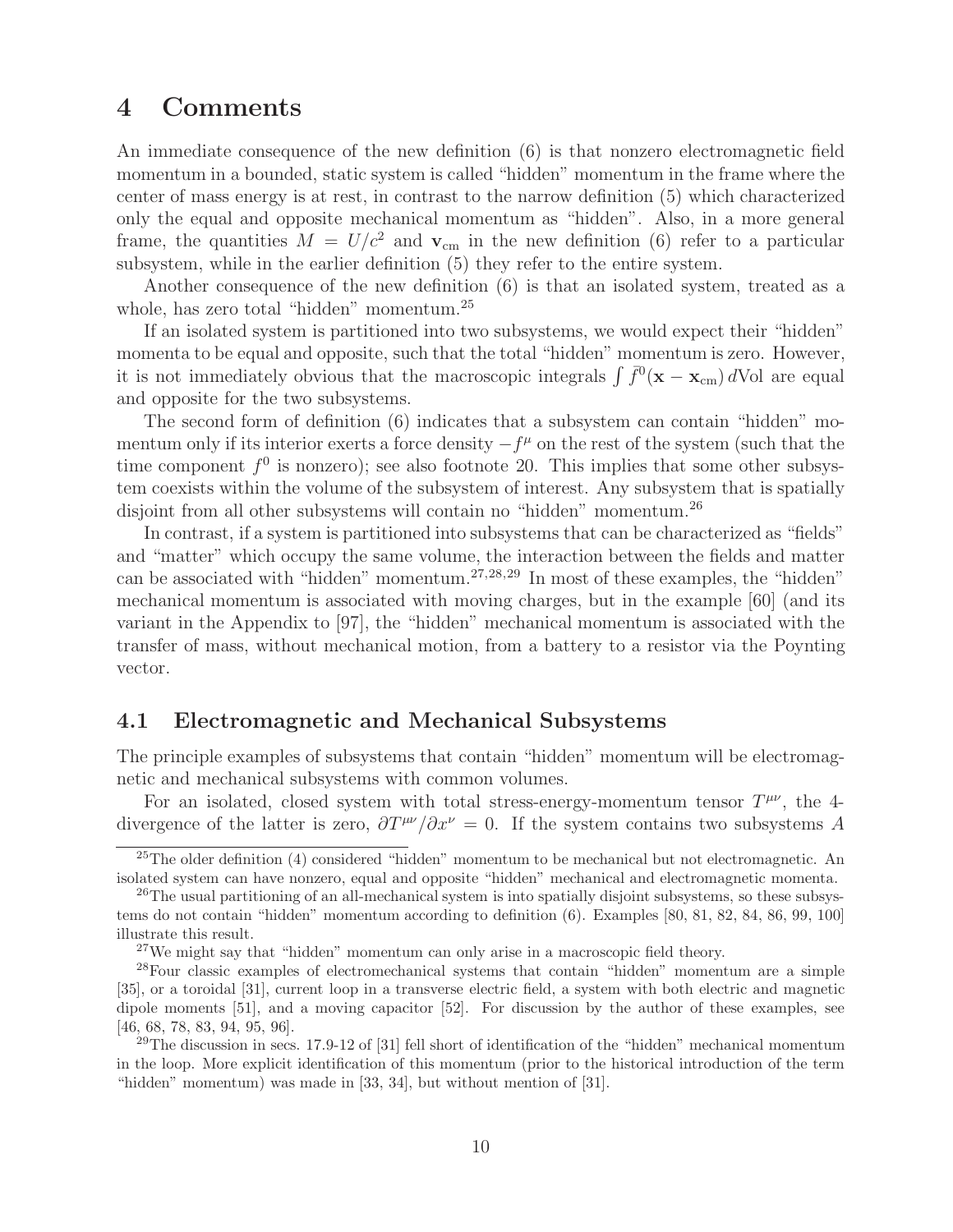and B which occupy the same volume, then  $f_A^{\mu} = \partial T_A^{\mu\nu}/\partial x^{\nu} = -\partial T_B^{\mu\nu}/\partial x^{\nu} = -f_B^{\mu}$ , where  $f_B^{\mu}$  is the 4-force density exerted by subsystem A on B. Hence, according to the last form of the definition  $(6)$ , subsystems A and B have equal and opposite "hidden" momenta. In particular, if the entire system is partitioned into "electromagnetic" and "mechanical" subsystems, we have that,

$$
\mathbf{P}_{\text{hidden,EM}} = -\mathbf{P}_{\text{hidden,mech}}.\tag{33}
$$

For the electromagnetic subsystem the macroscopic electromagnetic energy-momentumstress tensor (secs. 32-33 of [43], sec. 12.10B of [59]) is, in a linear medium,  $30$ 

$$
\mathsf{T}^{\mu\nu}_{EM} = \left(\begin{array}{c|c} u_{EM} & c \mathbf{p}_{EM} \\ \hline c \mathbf{p}_{EM} & -T^{ij}_{EM} \end{array}\right),\tag{34}
$$

where  $u_{EM}$  is the electromagnetic field energy density,  $\mathbf{p}_{EM}$  is the electromagnetic momentum density, and  $T_{EM}^{ij}$  is the 3-dimensional (symmetric) electromagnetic stress tensor. If the tensor (34) is independent of time (as, for example, in the rest frame of a medium with static charge and steady current distributions), then the quantity  $f^0$  in eq. (6) is,

$$
f^{0} = \frac{\partial T^{\nu}}{\partial x_{\nu}} = c \nabla \cdot \mathbf{p}_{\text{EM}},
$$
\n(35)

for the electromagnetic subsystem, and hence,  $31$ 

$$
\mathbf{P}_{\text{hidden,EM}} = -\int \frac{f^0}{c} (\mathbf{x} - \mathbf{x}_{\text{cm}}) \, d\text{Vol} = -\int \mathbf{x} (\nabla \cdot \mathbf{p}_{\text{EM}}) \, d\text{Vol} + \mathbf{x}_{\text{cm}} \int \nabla \cdot \mathbf{p}_{\text{EM}} \, d\text{Vol}. \tag{36}
$$

The last integral in eq. (36) transforms into a surface integral at infinity that is negligible for a system with bounded charge and current distributions. The term  $-\int \mathbf{x}(\nabla \cdot \mathbf{p}_{EM}) dVol$  can be integrated by parts, with the resulting surface integral at infinity also being negligible, such that,

$$
\mathbf{P}_{\text{hidden,EM}} = \int \mathbf{p}_{\text{EM}} \, d\text{Vol} = \mathbf{P}_{\text{EM}}.\tag{37}
$$

Then, together with eq. (33) we have that,

$$
\mathbf{P}_{\text{hidden,EM}} = \mathbf{P}_{\text{EM}} = -\mathbf{P}_{\text{hidden,mech}}.\tag{38}
$$

For a "static" case, the "visible" mechanical momentum is zero in the rest frame of the medium, and any mechanical momentum is "hidden". that is,

$$
\mathbf{P}_{\text{hidden,EM}} = \mathbf{P}_{\text{EM}} = -\mathbf{P}_{\text{hidden,mech}} = -\mathbf{P}_{\text{mech}},\tag{39}
$$

and the total momentum of the system is zero,

$$
\mathbf{P}_{\text{total}} = \mathbf{P}_{\text{EM}} + \mathbf{P}_{\text{mech}} = 0. \tag{40}
$$

Thus, the definition (6) is consistent with concept of "hidden" momentum as discussed by Shockley and others as explaining how/why the total momentum of an electromechanical system "at rest" is zero.

 $30\text{For a nonlinear medium, Minkowski's stress tensor } [22]$  is not symmetric, whereas Abraham's [21] is.

<sup>&</sup>lt;sup>31</sup>For a stationary system, it is convenient to define the center of mass to be at the origin,  $\mathbf{x}_{|rmem} = 0$ , in which case eq.  $(36)$  becomes eq.  $(7)$  of  $[56]$ .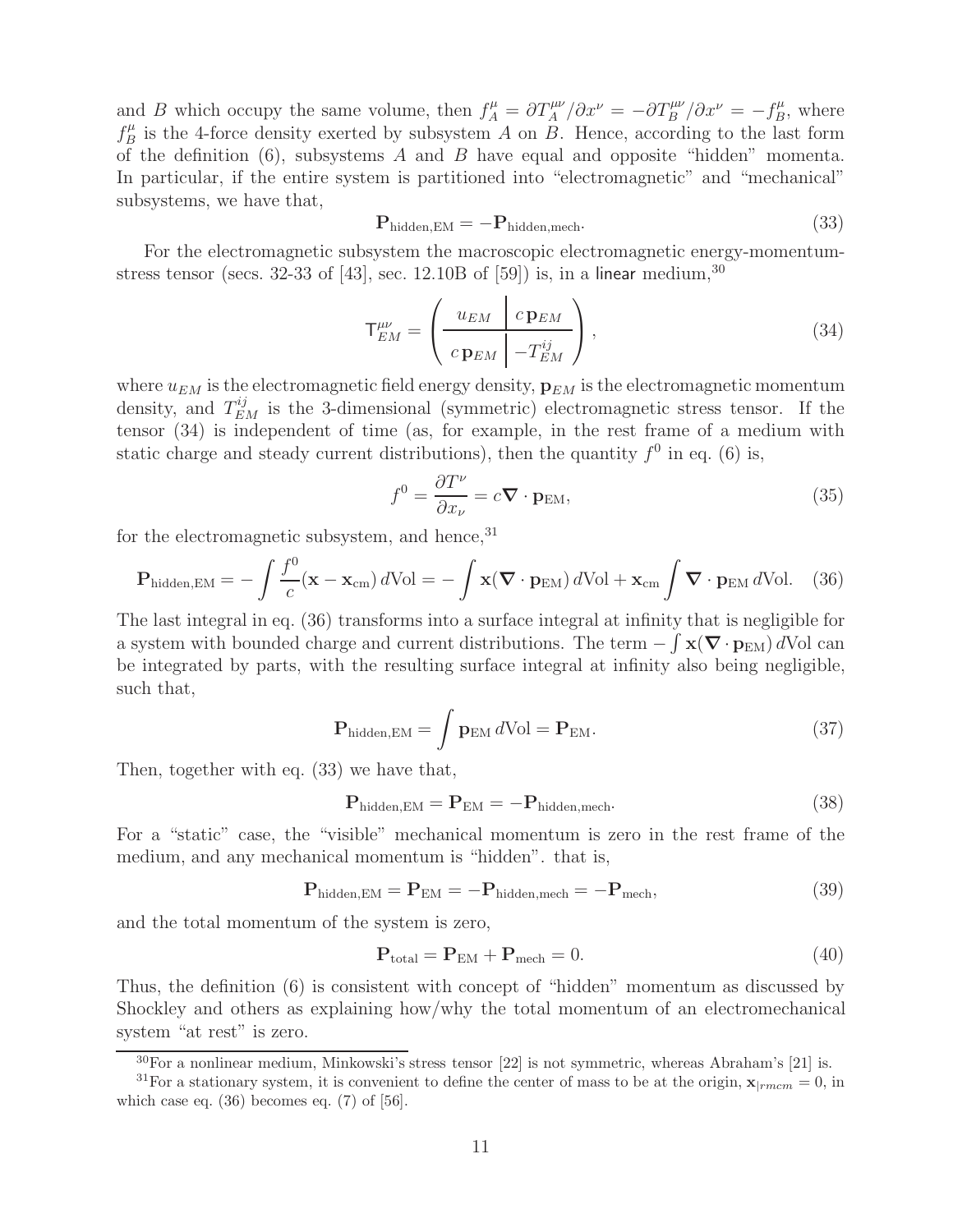#### **4.1.1 The Abraham-Minkowski Debate**

The result (40) holds for any (valid) form of the electromagnetic field momentum density  $p_{EM}$  and the associated stress-energy-momentum tensor  $T_{EM}^{\mu\nu}$ , so the present considerations of "hidden" momentum cannot resolve the Abraham-Minkowski debate [93, 78]. That is, if one accepts either the Abraham or the Minkowski form of the stress-energy-momentum tensor, the definition (6) leads one to a computation of the "hidden" mechanical momentum that is consistent with eqs.  $(39)-(40).^{32}$  One the other hand, one expects that mechanical momentum, "hidden" or not, is uniquely specifiable for a given system, so that two different values for the 'hidden" mechanical momentum cannot both be correct.

Instead, by consideration of two examples [94, 95] that contain "hidden" momentum in which the magnetic fields can be due to either convection currents or "permanent" magnetization, computation (without use of "hidden" momentum) of forces when the magnetic field goes to zero permits us to infer that neither the Abraham nor the Minkowski field momenta are "correct", and that even in systems with electric polarization **P** and magnetization **M** the "field-only" forms (1)-(3) should be used.

#### **4.1.2 Additional Remarks on Electromagnetic and Mechanical Subsystems**

As noted in eq. (10) of [47], for a mechanical system that interacts with an electromagnetic field described by the tensor  $\mathcal{F}^{\mu\nu}$  (in an overall system that may be time dependent), the 4-force density on the mechanical subsystem due to the electromagnetic subsystem is the Lorentz force,

$$
f_{\text{mech}}^{\mu} \left(= \partial_{\nu} T_{\text{mech}}^{\mu \nu} \right) = \mathcal{F}^{\mu \nu} J_{\nu} = \left(\frac{\mathbf{J} \cdot \mathbf{E}}{c}, \varrho \mathbf{E} + \frac{\mathbf{J}}{c} \times \mathbf{B}\right), \qquad f_{\text{mech}}^{0} = \frac{\mathbf{J} \cdot \mathbf{E}}{c}, \tag{41}
$$

where the current density 4-vector is  $J_{\mu} = (c\rho, -\mathbf{J})$ . Thus the "hidden" momentum of the mechanical subsystem is,<sup>33</sup>

$$
\mathbf{P}_{\text{hidden}}^{\text{mech}} = -\int \frac{\mathbf{J} \cdot \mathbf{E}}{c^2} \left( \mathbf{r} - \mathbf{r}_{\text{cm}}^{\text{mech}} \right) d\text{Vol} = -\int \mathbf{r} \frac{\mathbf{J} \cdot \mathbf{E}}{c^2} d\text{Vol} + \mathbf{r}_{\text{cm}}^{\text{mech}} \int \frac{\mathbf{J} \cdot \mathbf{E}}{c^2} d\text{Vol}. \tag{42}
$$

The "hidden" momentum for the electromagnetic subsystem follows from,

$$
f_{\text{EM}}^0 = \partial_{\mu} T_{\text{EM}}^{0\mu}, \qquad \text{where} \qquad T_{\text{EM}}^{0\mu} = (u_{\text{EM}}, c_{\text{PEM}}) = \left(u_{\text{EM}}, \frac{\mathbf{S}}{c}\right), \tag{43}
$$

and  $\mathbf{S} = (c/4\pi)\mathbf{E} \times \mathbf{B}$  is the Poynting vector, assuming unit relative permittivity and permeability everywhere. Then,

$$
f_{\text{EM}}^0 = \frac{1}{c} \frac{\partial u_{\text{EM}}}{\partial t} + \frac{\nabla \cdot \mathbf{S}}{c} = \frac{1}{c} \frac{\partial u_{\text{EM}}}{\partial t} - \frac{1}{c} \frac{\partial u_{\text{EM}}}{\partial t} - \frac{\mathbf{J} \cdot \mathbf{E}}{c} = -\frac{\mathbf{J} \cdot \mathbf{E}}{c},\tag{44}
$$

and,

$$
\mathbf{P}_{\text{hidden}}^{\text{EM}} = \int \frac{\mathbf{J} \cdot \mathbf{E}}{c^2} \left( \mathbf{r} - \mathbf{r}_{\text{cm}}^{\text{EM}} \right) d\text{Vol} = \int \mathbf{r} \frac{\mathbf{J} \cdot \mathbf{E}}{c^2} d\text{Vol} - \mathbf{r}_{\text{cm}}^{\text{EM}} \int \frac{\mathbf{J} \cdot \mathbf{E}}{c^2} d\text{Vol}. \tag{45}
$$

<sup>32</sup>This conclusion appears to differ from that in [76].

<sup>&</sup>lt;sup>33</sup>The form (42), taking  $\mathbf{r}_{cm}^{\text{mech}} = 0$ , is probably what is meant by the first equality in eq. (8) of [37], and also appears in eq. (6) of [54].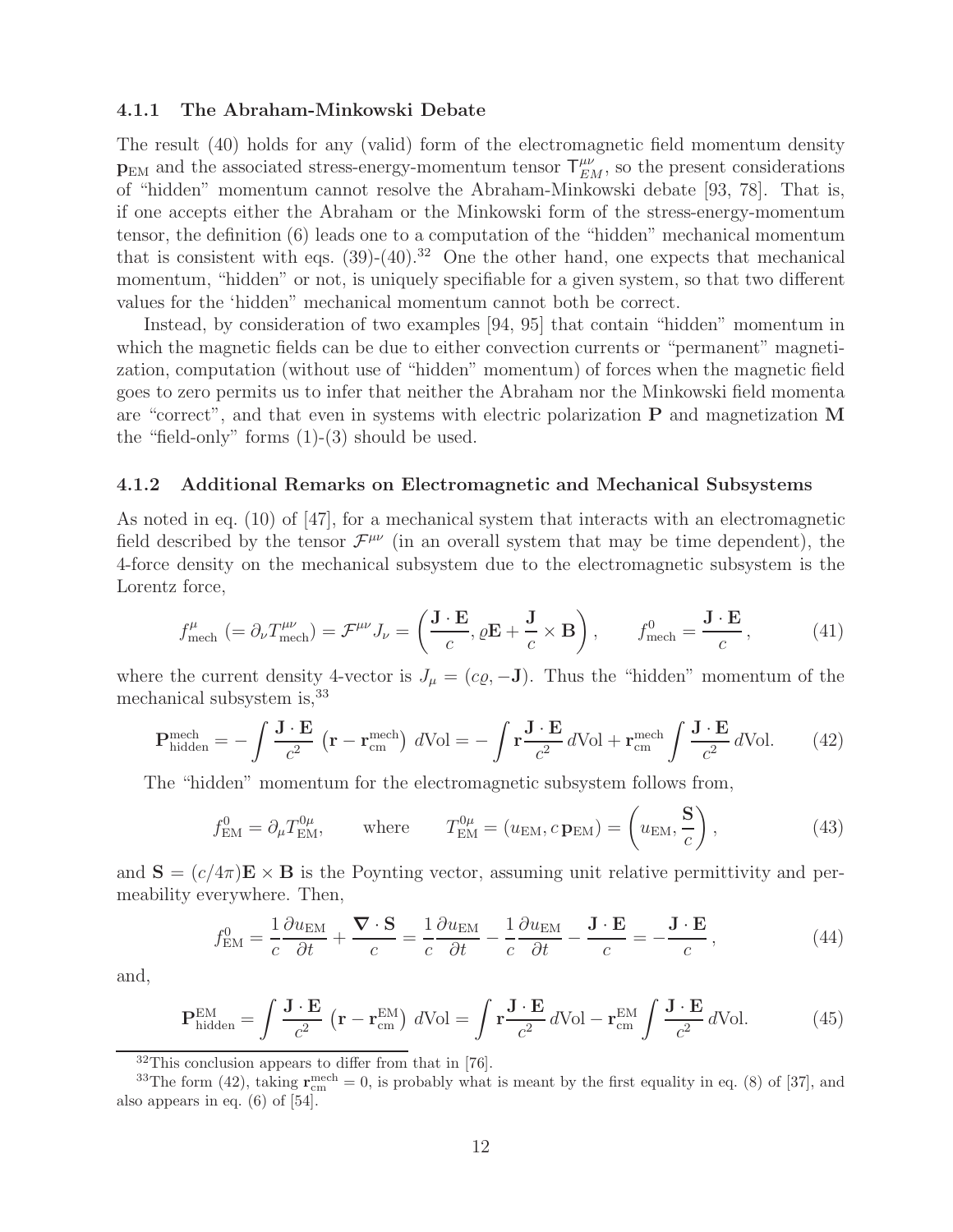Thus,

$$
\mathbf{P}_{\text{hidden}}^{\text{EM}} + \mathbf{P}_{\text{hidden}}^{\text{mech}} = (\mathbf{r}_{\text{cm}}^{\text{mech}} - \mathbf{r}_{\text{cm}}^{\text{EM}}) \int \frac{\mathbf{J} \cdot \mathbf{E}}{c^2} d\text{Vol}. \tag{46}
$$

In general,  $\mathbf{r}_{cm}^{\text{mech}}$  does not equal  $\mathbf{r}_{cm}^{\text{EM}}$ , so the total "hidden" momentum vanishes only if  $\int$  **J**  $\cdot$  **E**  $d$ Vol = 0.

#### **4.1.3 Stationary Systems**

For a stationary system,  $\mathbf{E} = -\nabla V$  and  $\nabla \cdot \mathbf{J} = \partial^j J_j = 0$ , so,

$$
- \mathbf{J} \cdot \mathbf{E} = J_j \, \partial^j V = \partial^j (J_j V) - V \partial^j J_j = \partial^j (J_j V), \tag{47}
$$

and,

$$
\int \mathbf{J} \cdot \mathbf{E} \, d\text{Vol} = -\int \mathbf{\nabla} \cdot (V \mathbf{J}) \, d\text{Vol} = -\oint (V \mathbf{J}) \cdot d\mathbf{Area} = 0,\tag{48}
$$

for any bounded charge density.

Hence, for stationary systems,

$$
\mathbf{P}_{\text{hidden}}^{\text{EM}} + \mathbf{P}_{\text{hidden}}^{\text{mech}} = 0 \qquad \text{(stationary)}.
$$
 (49)

We also note that,

$$
- \mathbf{J} \cdot \mathbf{E} r_i = r_i J_j \partial^j V = \partial^j (r_i J_j V) - V \partial^j (r_i J_j) = \partial^j (r_i J_j V) - V J_j \partial^j r_i - V r_i \partial^j J_j
$$
  
=  $\partial^j (r_i J_j V) - V J_i,$  (50)

so,

$$
P_{\text{hidden},i}^{\text{EM}} = -\int r_i \frac{\mathbf{J} \cdot \mathbf{E}}{c^2} d\text{Vol} = -\int \frac{V J_i}{c^2} d\text{Vol} + \frac{1}{c^2} \int \partial^j (r_i J_j V) d\text{Vol}
$$
(51)

The latter volume integral becomes a surface integral at infinity, so is zero for any bounded current density. Then,

$$
\mathbf{P}_{\text{hidden}}^{\text{EM}} = \mathbf{P}^{\text{EM}} = \int \mathbf{r} \frac{\mathbf{J} \cdot \mathbf{E}}{c^2} \, d\text{Vol} \quad \text{(stationary)}.
$$

which provides a fourth prescription, in addition to those of eq.  $(3)$  (see also Appendix B), for computing the field momentum of a stationary system.

The electromagnetic momentum of a stationary system, which is equal and opposite to the "hidden" mechanical momentum, is of order  $1/c^2$ , which is very small compared to typical mechanical momenta. Only in isolated, stationary systems, for which  $P_{total} = 0$ , are these tiny momenta relatively prominent.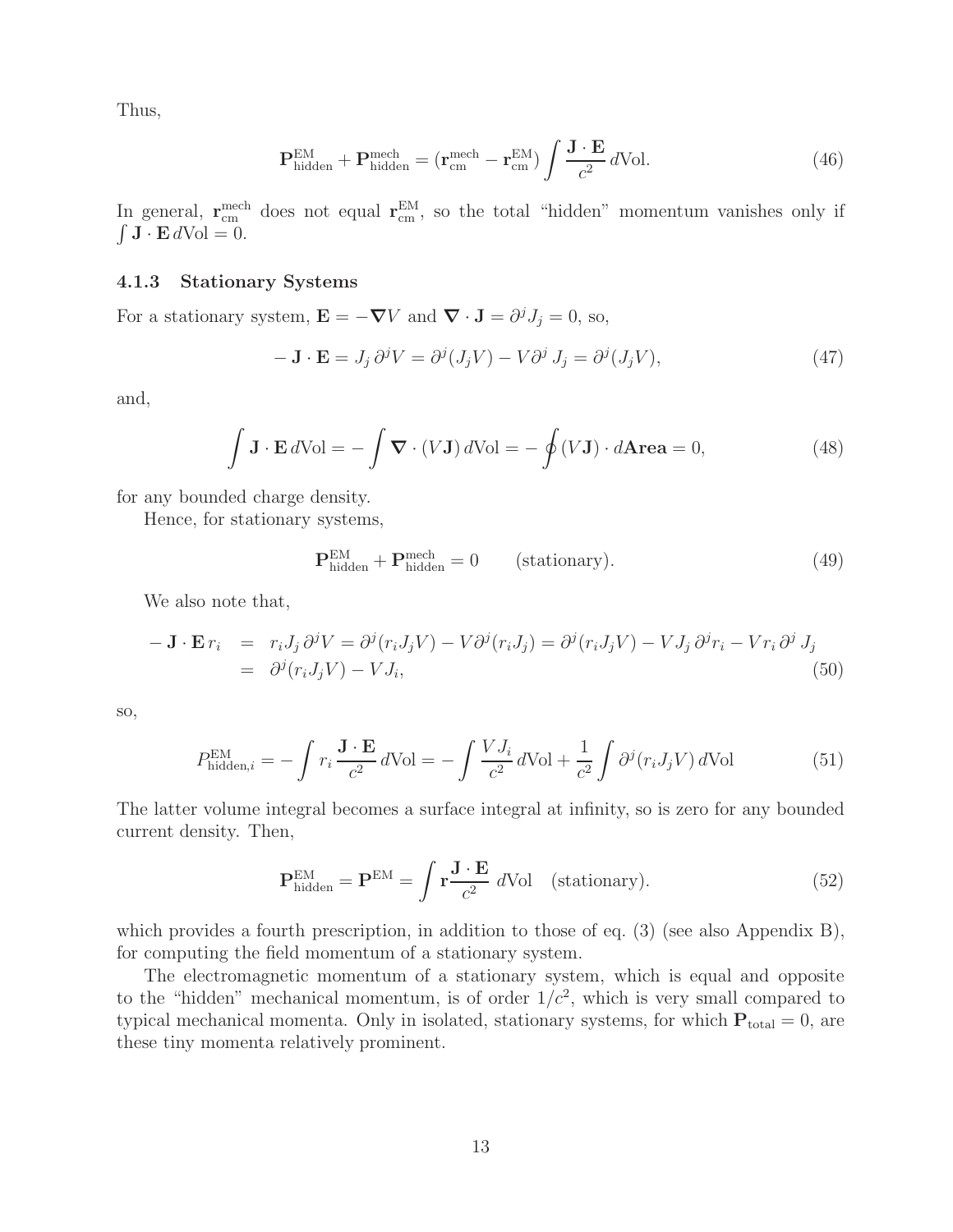#### **4.1.4 Quasistatic Systems**

In nonstationary systems, the electromagnetic and "hidden" mechanical momentum can have terms of order  $1/c<sup>3</sup>$  (and higher). For quasistatic systems with all velocities small compared to c (and all accelerations small compared to  $c^2/R$  where R is the characteristic size of the system) these higher-order terms will be negligible, and it is a good approximation to consider the electromagnetic and "hidden" mechanical momentum only at order  $1/c<sup>2</sup>$ .

For a nonstationary system,  $\mathbf{E} = -\nabla V - \partial \mathbf{A}/\partial ct$  where the vector potential **A** is of order  $1/c$ , and in general  $\nabla \cdot \mathbf{J} = \partial^j J_j \neq 0$ , so,

$$
-\mathbf{J} \cdot \mathbf{E} = J_j \,\partial^j V + J_j \partial A^j / \partial ct = \partial^j (J_j V) - V \partial^j J_j + \mathcal{O}(1/c^2). \tag{53}
$$

For those quasistatic systems where all velocities are much less than c and  $\nabla \cdot \mathbf{J} = 0$  (which excludes moving "circuits" and time-varying charge densities),

$$
\int \mathbf{J} \cdot \mathbf{E} \, d\text{Vol} = -\int \mathbf{\nabla} \cdot (V \mathbf{J}) \, d\text{Vol} = -\oint (V \mathbf{J}) \cdot d\mathbf{Area} = 0 + \mathcal{O}(1/c^2),\tag{54}
$$

for any bounded charge density.

Hence, for some quasistationary systems,

$$
\mathbf{P}_{\text{hidden}}^{\text{EM}} + \mathbf{P}_{\text{hidden}}^{\text{mech}} = 0 + \mathcal{O}(1/c^4) \qquad \text{(quasistatic, all } v \ll c, \nabla \cdot \mathbf{J} = 0). \tag{55}
$$

Systems for which eq. (55) holds (in the frame where the circuit elements are at rest) include circuits with batteries, resistors, and inductors, but not capacitors. See [60, 67] for discussion of two such examples.<sup>34</sup>

#### **4.1.5 "Hidden" Angular Momentum in Quasistatic Systems**

Equations (42) and (45) suggest that we identify the volume densities of "hidden" momentum as,

$$
\mathbf{p}_{\text{hidden}}^{\text{mech}} = -\frac{\mathbf{J} \cdot \mathbf{E}}{c^2} \left( \mathbf{r} - \mathbf{r}_{\text{cm}}^{\text{mech}} \right), \qquad \mathbf{p}_{\text{hidden}}^{\text{EM}} = \frac{\mathbf{J} \cdot \mathbf{E}}{c^2} \left( \mathbf{r} - \mathbf{r}_{\text{cm}}^{\text{EM}} \right), \tag{56}
$$

Then, the density of "hidden" mechanical angular momentum for the mechanical subsystem of is,<sup>35</sup>

$$
\mathbf{l}_{\text{hidden}}^{\text{mech}} = \mathbf{r} \times \mathbf{p}_{\text{hidden}}^{\text{mech}} = -\frac{\mathbf{J} \cdot \mathbf{E}}{c^2} \mathbf{r} \times (\mathbf{r} - \mathbf{r}_{\text{cm}}^{\text{mech}}) = \frac{\mathbf{J} \cdot \mathbf{E}}{c^2} \mathbf{r} \times \mathbf{r}_{\text{cm}}^{\text{mech}} \n= \frac{\mathbf{J} \cdot \mathbf{E}}{c^2} (\mathbf{r} - \mathbf{r}_{\text{cm}}^{\text{mech}}) \times \mathbf{r}_{\text{cm}}^{\text{mech}} = \mathbf{r}_{\text{cm}}^{\text{mech}} \times \mathbf{p}_{\text{hidden}}^{\text{mech}}.
$$
\n(57)

In this view, the total "hidden" mechanical angular momentum is,

$$
\mathbf{L}_{\text{hidden}}^{\text{mech}} = \int l_{\text{hidden}}^{\text{mech}} d\text{Vol} = \mathbf{r}_{\text{cm}}^{\text{mech}} \times \int \mathbf{p}_{\text{hidden}}^{\text{mech}} d\text{Vol} = \mathbf{r}_{\text{cm}}^{\text{mech}} \times \mathbf{P}_{\text{hidden}}^{\text{mech}},\tag{58}
$$

 $34$ The quasistatic system of two slowly moving electric charges has nonzero field momentum, and this momentum plus the "overt" mechanical momentum is constant in time, to order  $1/c^2$  [26]. Here,  $\nabla \cdot \mathbf{J} \neq 0$ , and there is no "hidden" mechanical momentum.

 ${}^{35}$ If we inferred from eq. (52) that the density of "hidden" angular momentum were  $\mathbf{r} \times \pm (\mathbf{J} \cdot \mathbf{E}) \mathbf{r}/c^2 = 0$ , there would be no "hidden" angular momentum in any system.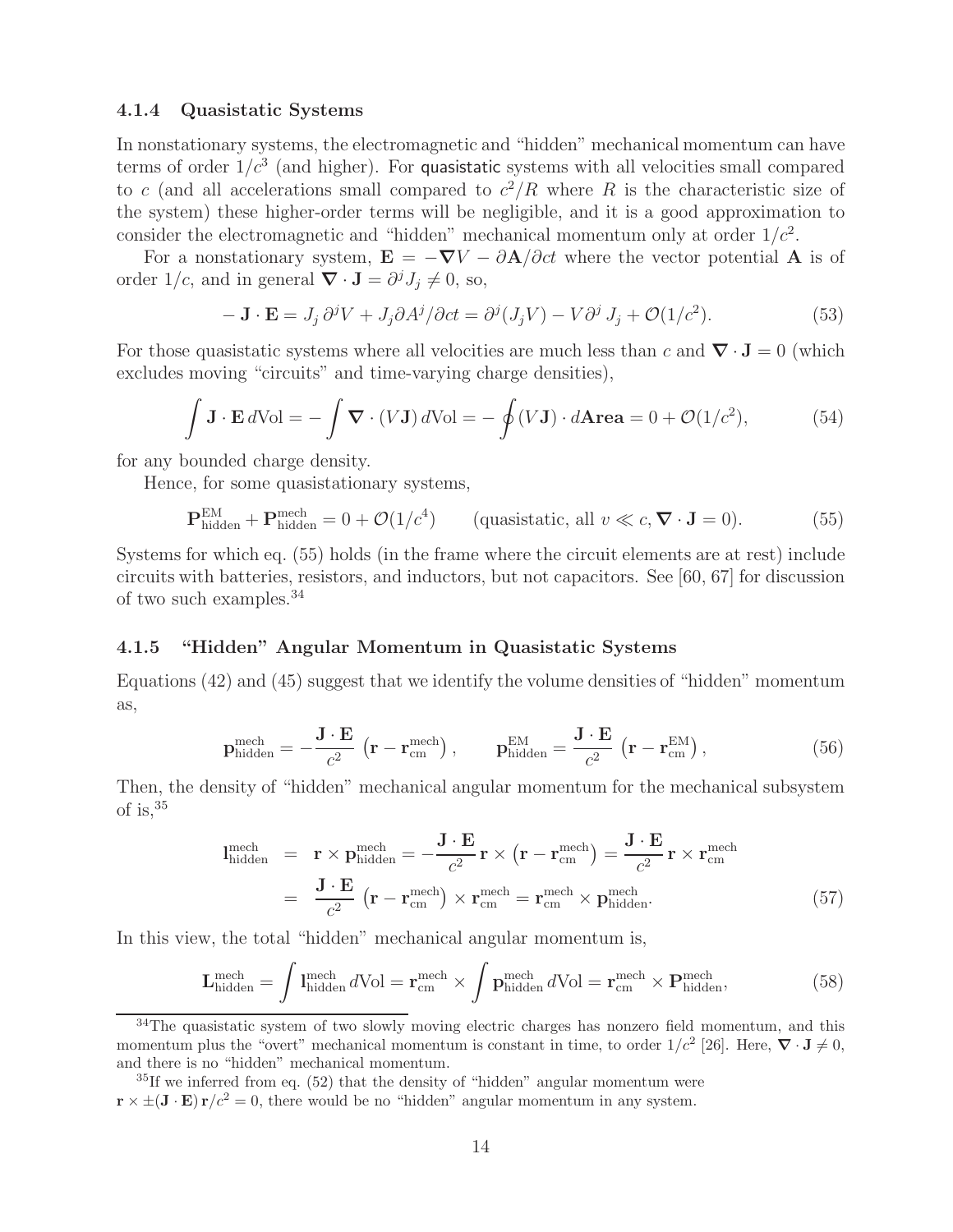where  $\mathbf{r}_{\text{cm}}^{\text{mech}}$  is the center of mass/energy of the mechanical subsystem.<sup>36,37,38</sup> Similarly, the total "hidden" electromagnetic angular momentum is,

$$
\mathbf{L}_{\text{hidden}}^{\text{EM}} = \mathbf{r}_{\text{cm}}^{\text{EM}} \times \mathbf{P}_{\text{hidden}}^{\text{EM}}.
$$
\n(60)

Although  $\mathbf{P}_{\text{hidden}}^{\text{EM}} \approx -\mathbf{P}_{\text{hidden}}^{\text{mech}}$  in quasistatic systems where  $\nabla \cdot \mathbf{J} = 0$ , in general  $\mathbf{r}_{\text{cm}}^{\text{EM}} \neq \mathbf{r}_{\text{cm}}^{\text{mech}}$ <br>and  $\mathbf{L}_{\text{hidden}}^{\text{EM}} \neq -\mathbf{L}_{\text{hidden}}^{\text{mech}}$ . That is, there is no requ momentum be zero.<sup>39</sup>

While the field momentum  $($  = "hidden" field momentum) of a quasistatic system can be computed using any of four volume densities, it turns out that the field angular momentum can only be computed in general using two of those densities, of which  $\mathbf{r}\times(\mathbf{E}\times\mathbf{B})/4\pi c$  is often considered to be "the" density of field angular momentum,

$$
\mathbf{L}^{\text{EM}} = \int \mathbf{r} \times \frac{\mathbf{E} \times \mathbf{B}}{4\pi c} d\text{Vol} = \int \mathbf{r} \times \frac{\varrho \mathbf{A}}{c} d\text{Vol} \neq \int \mathbf{r} \times \frac{V \mathbf{J}}{c^2} d\text{Vol} \neq \mathbf{r}_{\text{cm}}^{\text{EM}} \times \mathbf{P}^{\text{EM}} = \mathbf{L}_{\text{hidden}}^{\text{EM}}.
$$
 (61)

The equality of the first two forms in eq. (61) was first demonstrated in [33]. That these forms differ from  $\int \mathbf{r} \times \frac{V \mathbf{J}}{c^2} dV$  is shown in Appendix B of [92]. The fourth form,  $\mathbf{L}_{\text{hidden}}^{\text{EM}}$ , equals the first two forms only for the special case that the electric field is due to a single charge.

#### **4.1.6 Other Alternative Expressions for "Hidden" Mechanical Momentum**

As seen above, in stationary systems, and to a good approximation in quasistatic systems,

$$
\mathbf{P}_{\text{hidden,mech}} = -\mathbf{P}_{\text{hidden,EM}} = -\mathbf{P}_{\text{EM}}.\tag{62}
$$

As discussed in eq. (3), in such systems the electromagnetic field momentum can be written in (at least) four ways,

$$
\mathbf{P}_{\text{EM}} = \int \frac{\varrho \mathbf{A}}{c} \, d\text{Vol} = \int \frac{\mathbf{E} \times \mathbf{B}}{4\pi c} \, d\text{Vol} = \int \frac{V \mathbf{J}}{c^2} \, d\text{Vol} = \int \frac{\mathbf{J} \cdot \mathbf{E}}{c^2} \mathbf{r} \, d\text{Vol},\tag{63}
$$

where the potentials  $V$  and  $\bf{A}$  are in the Coulomb gauge, so this gives us (at least) four methods of computing the "hidden" mechanical momentum.<sup>40</sup> However, can the integrands

<sup>38</sup>For example, the "hidden" mechanical angular momentum of a charge q of mass  $M_q$  at distance  $\mathbf{r}_q$  from a point, Ampèrian magnetic dipole  $\mathbf{m}$  of mass  $M_m$ , all at rest, is, about the location of moment  $\mathbf{m}$ ,

$$
\mathbf{L}_{\text{hidden}}^{\text{mech}} = \frac{M_q}{M_q + M_m} \mathbf{r}_q \times \left(\frac{\mathbf{m}}{c} \times \frac{-q \mathbf{r}_q}{r_q^3}\right), \qquad \text{as [41]} \qquad \mathbf{P}_{\text{hidden}}^{\text{mech}} = -\mathbf{P}_{\text{EM}} = \frac{\mathbf{m} \times \mathbf{E}_q}{c} \,.
$$

<sup>39</sup>For example, the "hidden" mechanical momentum of a charge q and a solenoid is essentially zero (if  $m_q \ll m_{\text{solenoid}}$ , while the "hidden" field momentum is nonzero when the charge is not on the solenoid axis [92]. See also [45].

 $^{40}$ The definition (6) gives two more methods, although the second form of eq. (6) is the same as the fourth form of eq.  $(63)$ , as seen in secs.  $4.1.2-3$  above.

<sup>&</sup>lt;sup>36</sup>The result (58) is similar to that of eq. (26) of [49]. As the result is zero when measured about the center of mass/energy of the mechanical subsystem, we could say that the "hidden" mechanical angular momentum is "orbital" rather than "intrinsic", where the latter is with respect to the center of mass/energy.

<sup>&</sup>lt;sup>37</sup>The existence of nonzero "hidden" mechanical angular momentum when  $\mathbf{r}_{cm}^{\text{mech}}$  is not at the origin is the key to the resolution of Mansuripur's paradox [77].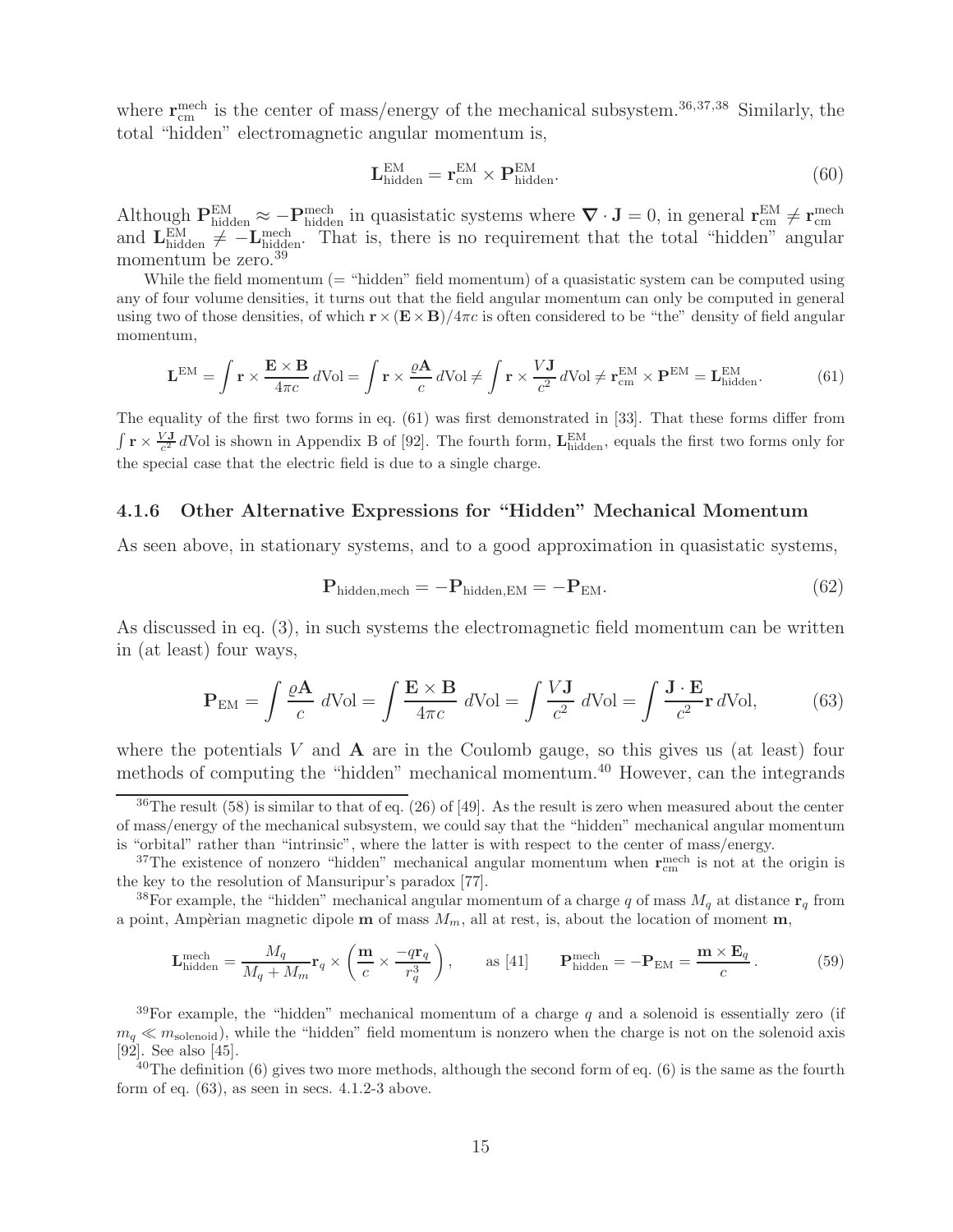of any of the four forms in eq. (62) be regarded as the physical density of the field momentum, or the negative of the density of "hidden" mechanical momentum?

We consider that the physical density of electromagnetic field momentum is  $\mathbf{E} \times \mathbf{B}/4\pi c$ , so the negative of this cannot be the density of "hidden" mechanical momentum. The latter is a form of mechanical momentum, and so is associated with moving mechanical objects. In an electromechanical system, the relevant objects are the moving charges that constitute the current density **J**. So, it is possible that the integrands of the third or fourth forms of eq. (63 correspond to the density of "hidden" mechanical momentum.

In a particular example [35, 73, 83] of an idealized, rectangular current loop in a uniform electric field perpendicular, as sketched below (from [73]), the "hidden" mechanical momentum is identified as the difference between the relativistic mechanical momentum of the moving charges in the top and bottom segments of the current loop. Since  $\mathbf{J} \cdot \mathbf{E} = 0$ for these segments, we conclude that the density of "hidden" mechanical momentum is not  $-(\mathbf{J} \cdot \mathbf{E})\mathbf{r}/c^2$ .



The remaining candidate for the density of "hidden" mechanical momentum in a (quasi)stationary electromechanical system is  $-VJ/c^2$  (for V in the Coulomb gauge). As discussed in sec. III of [73], this identification is consistent with the above example.

However, in a more subtle example [60], sketched below, the velocity of the moving charges is the same throughout the circuit, so while  $VJ$  is nonzero except on the outer, perfect conductor, the mechanical momentum of these charges is not "hidden", and the total mechanical momentum is zero (in the frame of the circuit).



The center of mechanical mass/energy is moving to the right in this example (in the rest frame of the circuit), because the battery transfers energy to the resistor.<sup>41</sup> As such, the "hidden" mechanical momentum is related by the first form of eq.  $(6)$ ,

$$
\mathbf{P}_{\text{hidden,mech}} = \mathbf{P}_{\text{mech}} - M\mathbf{v}_{\text{cm,mech}} = -M\mathbf{v}_{\text{cm,mech}},\tag{64}
$$

<sup>&</sup>lt;sup>41</sup>That is, the system is not "at rest" in the rest frame of the circuit. If we define the lab frame to be that in which the center of mass/energy of the system is zero, then the circuit is moving to the left in the lab frame, if there are no "external" forces on the circuit.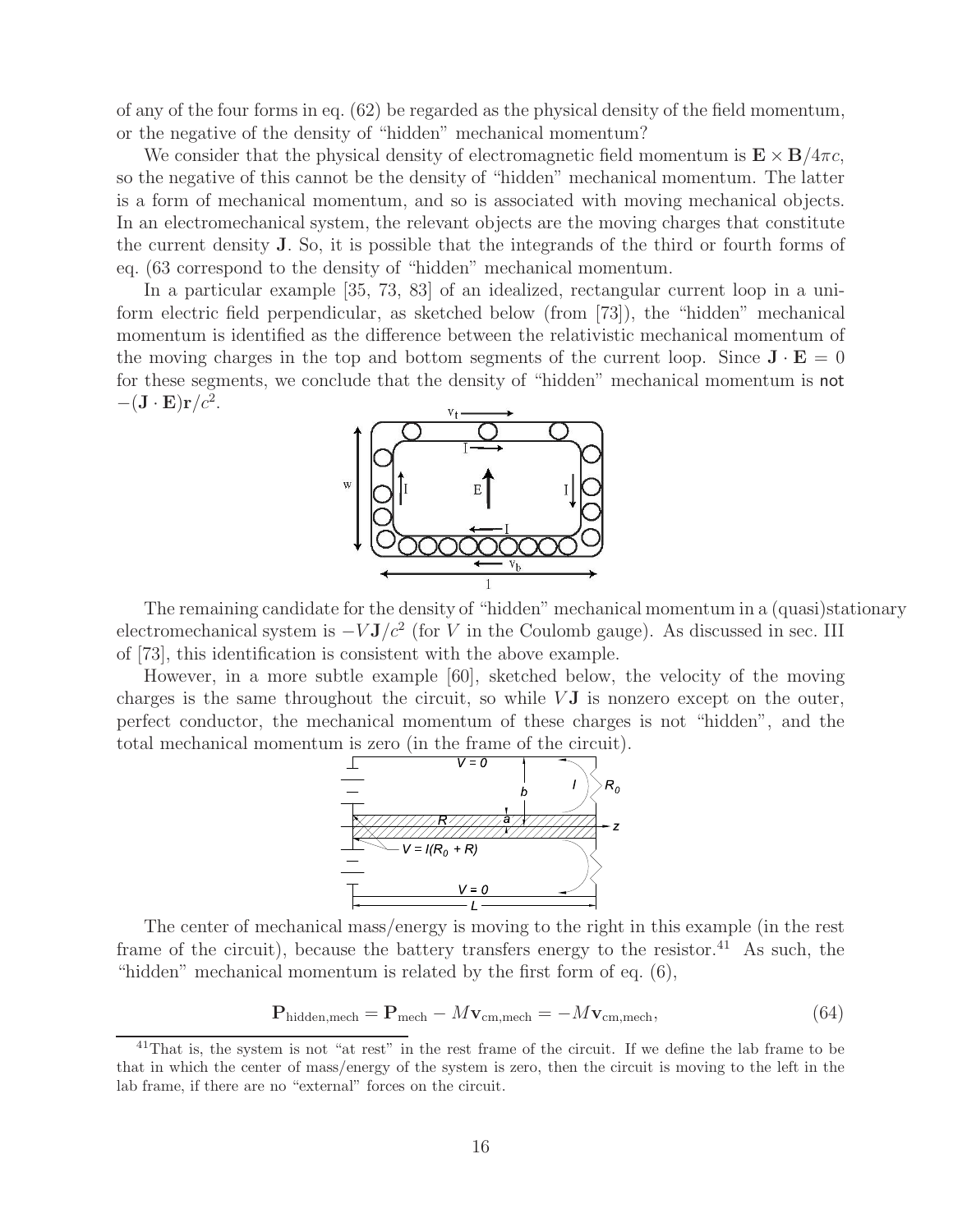which points to the left. In this example, there is no density of "hidden" mechanical momentum,<sup>42</sup> which illustrates that the concept of "hidden" momentum can be rather abstract.

### **4.2 "Hidden" Momentum and Relativity**

"Hidden" momentum is an effect of order  $1/c^2$ , and as such is often described as "relativistic".<sup>43</sup> Yet, most discussions of "hidden" momentum are made only in the frame of an isolated system in which the center of mass/energy is at rest.<sup>44</sup> The definition  $(6)$  applies in any inertial frame, but it is not obvious whether the "hidden" momentum 3-vector is the spatial part of a 4-vector (or 4-tensor).

A hint of the compatibility of "hidden" momentum and relativity is given in Appendix C; the "hidden" field momentum for bounded, quasistatic systems can be written in the form,

$$
\mathbf{P}_{\text{hidden}}^{\text{EM}} = \int \mathbf{r} \frac{\mathbf{J} \cdot \mathbf{E}}{c^2} \, d\text{Vol} = \int \frac{\varrho \mathbf{A}}{c} \, d\text{Vol} = \sum \frac{q \mathbf{A}}{c} \qquad \text{(quasistatic)},\tag{65}
$$

and  $q\mathbf{A}$  is the spatial part of the 4-vector  $qA^{\mu} = q(V, \mathbf{A})$ .

### **4.3 Velocity of the Center of Mass** *vs.* **That of the Centroid**

A pair of spinning neutron stars can contain "hidden" momentum in its gravitational field, and in the matter of the stars [75]. However, in an all-mechanical analog of this system as a linked pair of gyrostats, neither of the latter contains "hidden" momentum according to definition  $(6)$ . See also  $|86|$ .

This example does contain a very curious feature, that the position of the center of mass/energy of a spinning object in the lab frame is different from that of the centroid, where the latter (na¨ıvely the geometric center) is defined as the Lorentz transformation to the lab frame of the center of mass/energy in the inertial frame where the center of mass/energy is at rest (but the object is spinning). See also [85, 87].

A possible variant of the definition  $(6)$  of "hidden" momentum is to replace  $\mathbf{v}_{cm}$  by **v**centroid.

This would have the appeal of assigning a "hidden" momentum to the interesting motion in the lab frame of the neutron-star (or gyrostat-pair) system, where the combined centroid of the two spinning objects oscillates about the center of mass/energy (which latter is at rest in the lab frame) [75, 86]. However, this motion is not actually associated with any net momentum (which is zero in the lab frame).

Hence, we do not advocate use of this variant, and continue to favor the definition (6) for "hidden" momentum.

<sup>&</sup>lt;sup>42</sup>The relation  $P_{\text{hidden}} = -\int f^0(\mathbf{x} - \mathbf{x}_{\text{cm}}) d\text{Vol}/c$  is not an integral of a momentum density.

<sup>43</sup>See, for example, the final bullet on p. 832 of [73].

 $^{44}$ An exception is [53], as noted in sec. 2.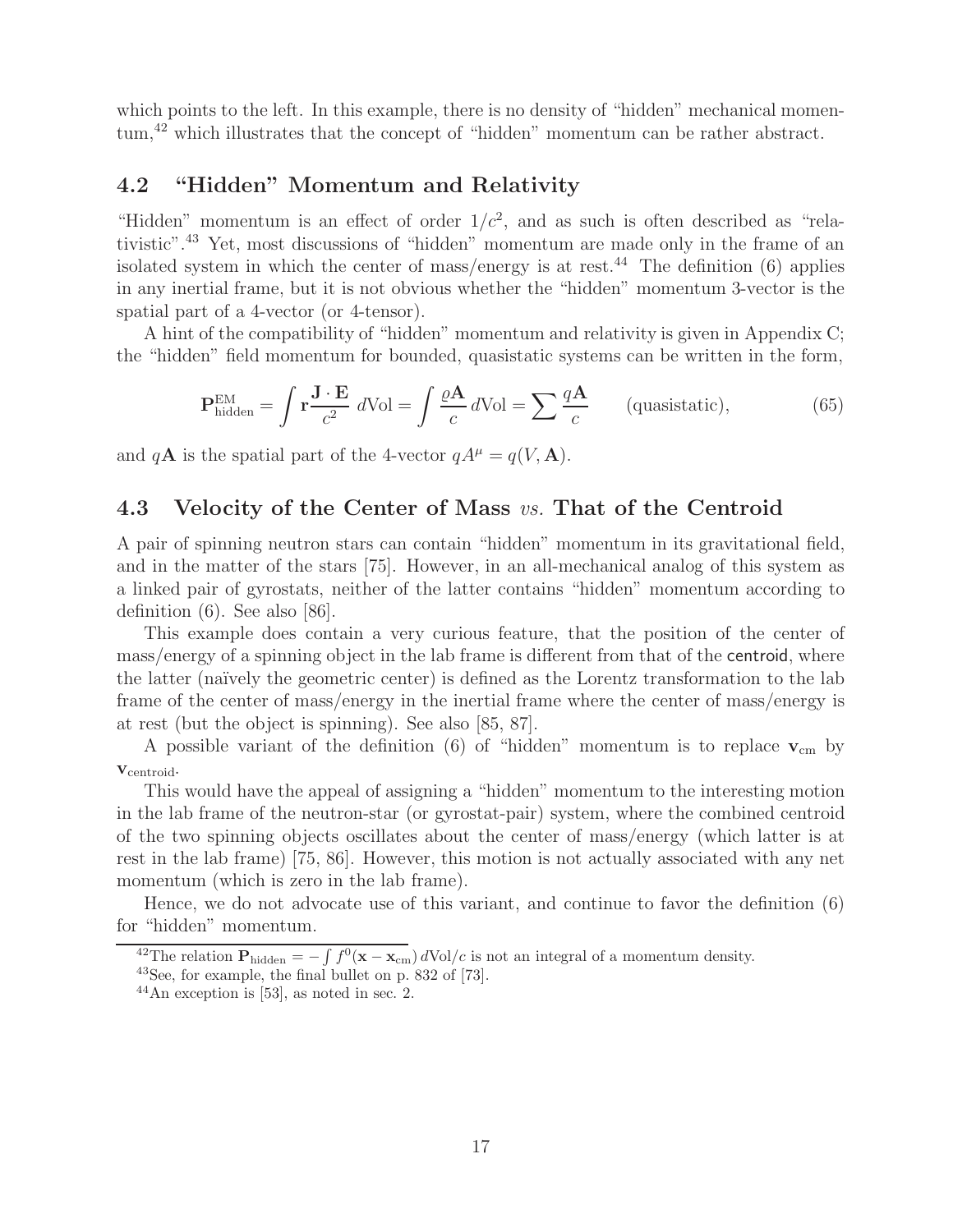# **Appendices**

# **A Momentum of a System at "Rest"**

The mechanical behavior of a macroscopic system can be described with the aid of the (symmetric) stress-energy-momentum tensor  $T^{\mu\nu}$  of the system. The total energy-momentum 4-vector of the system is given by,

$$
U^{\mu} = (U_{\text{total}}, P_{\text{total}}^{i} c) = \int T^{0\mu} d\text{Vol}.
$$
 (66)

As first noted by Abraham [16], at the microscopic level the electromagnetic parts of  $T^{\mu\nu}$ are,

$$
T_{\rm EM}^{00} = \frac{E^2 + B^2}{8\pi} = u_{\rm EM},\qquad (67)
$$

$$
T_{\rm EM}^{0i} = \frac{S^i}{c} = p_{\rm EM}^i c,
$$
\n(68)

$$
T_{\rm EM}^{ij} = \frac{E^i E^j + B^i B^j}{4\pi} - \delta^{ij} \frac{E^2 + B^2}{8\pi},
$$
\n(69)

in terms of the microscopic fields **E** and **B**. In particular, the density of electromagnetic momentum stored in the electromagnetic field is,

$$
\mathbf{p}_{\rm EM} = \frac{\mathbf{S}}{c^2} = \frac{\mathbf{E} \times \mathbf{B}}{4\pi c} \,. \tag{70}
$$

The macroscopic stress tensor  $T^{\mu\nu}$  also includes the "mechanical" stresses within the system, which are actually electromagnetic at the atomic level. The form (69) still holds in terms of the macroscopic fields **E** and **B** in media where  $\epsilon = 1 = \mu$  such that strictive effects can be neglected. The macroscopic stresses  $T^{ij}$  are related the volume density **f** of force on the system according to,

$$
f^i = \frac{\partial T^{ij}}{\partial x^j} \,. \tag{71}
$$

The stress tensor  $T^{\mu\nu}$  obeys the conservation law,

$$
\frac{\partial T^{\mu\nu}}{\partial x_{\mu}} = 0,\tag{72}
$$

with  $x^{\mu} = (ct, \mathbf{x})$  and  $x_{\mu} = (ct, -\mathbf{x})$ . Once consequence of this is that the total momentum is constant for an isolated, spatially bounded system, *i.e.*,

$$
\int \frac{\partial T^{\mu i}}{\partial x_{\mu}} = 0 = \frac{\partial}{\partial ct} \int T^{0i} d\text{Vol} - \int \frac{\partial T^{ji}}{\partial x^{j}} d\text{Vol} = \frac{dP_{\text{total}}^{i}}{dt} - \int T^{ji} d\text{Area}^{j} = \frac{dP_{\text{total}}^{i}}{dt}. \tag{73}
$$

A related result is that the total (relativistic) momentum  $P_{total}$  of an isolated system is proportional to the velocity  $\mathbf{v}_U = d\mathbf{x}_U / dt$  of the center of mass/energy of the system [39],

$$
\mathbf{P}_{\text{total}} = \frac{U_{\text{total}}}{c^2} \mathbf{v}_U = \frac{U_{\text{total}}}{c^2} \frac{d\mathbf{x}_U}{dt},\tag{74}
$$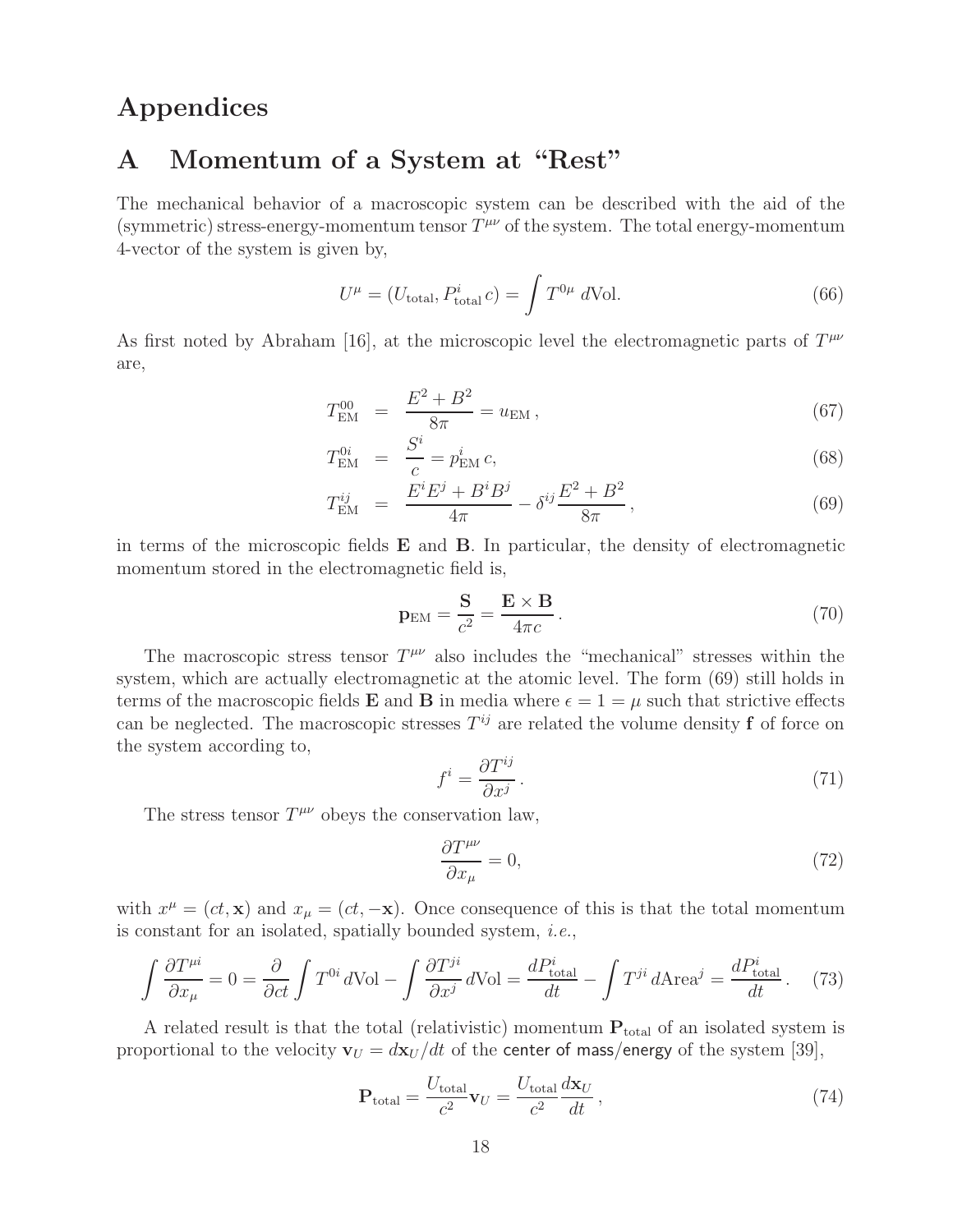where,

$$
U_{\text{total}} = \int T^{00} d\text{Vol}, \qquad (75)
$$

$$
P_{\text{total}}^i = \frac{1}{c} \int T^{0i} d\text{Vol}, \qquad (76)
$$

$$
\mathbf{x}_U = \frac{1}{U_{\text{total}}} \int T^{00} \mathbf{x} \, d\text{Vol.} \tag{77}
$$

That is, the total momentum of an isolated system is zero in that (inertial) frame in which the center of mass/energy is at rest.

# **B** Electromagnetic Momentum to Order  $1/c^2$

*See, for example, [74] for a discussion of alternative forms of electromagnetic energy, momentum and angular momentum for fields with arbitrary time dependence.*

Since the magnetic field **B** is always of order  $1/c$  (or higher), we can calculate the electromagnetic momentum (2) to order  $1/c^2$  using approximations to the electric field at zeroth order, *i.e.*,  $\mathbf{E} \approx -\nabla V^{(C)}$  (the Coulomb electric field), and to the magnetic field at order  $1/c$ , *i.e.*,  $\nabla \times \mathbf{B} \approx 4\pi \mathbf{J}/c$  with the neglect of the displacement current. Then, as argued by Furry [41],

$$
\mathbf{P}_{\text{EM}} = \int \frac{\mathbf{E} \times \mathbf{B}}{4\pi c} d\text{Vol} \approx -\int \frac{\nabla V^{(\text{C})} \times \mathbf{B}}{4\pi c} d\text{Vol} \n= \int \frac{V^{(\text{C})}\nabla \times \mathbf{B}}{4\pi c} d\text{Vol} - \int \frac{\nabla \times V^{(\text{C})}\mathbf{B}}{4\pi c} d\text{Vol} \n= \int \frac{V^{(\text{C})}\mathbf{J}}{c^2} d\text{Vol} - \oint \frac{d\text{Area} \times V^{(\text{C})}\mathbf{B}}{4\pi c} = \int \frac{V^{(\text{C})}\mathbf{J}}{c^2} d\text{Vol},
$$
\n(78)

whenever the charges and currents are contained within a finite volume.

*The following argument is due to Vladimir Hnizdo.*

We can avoid use of the current density **J** and instead consider the vector potential  $\mathbf{A}^{(C)}$ in the Coulomb gauge, which has zero divergence,

$$
\mathbf{B} = \nabla \times \mathbf{A}^{(\mathbf{C})}, \qquad \nabla \cdot \mathbf{A}^{(\mathbf{C})} = 0.
$$
 (79)

In addition to well-known vector calculus relations, it is useful to define a combined operation

$$
\nabla \cdot \mathbf{a} \mathbf{b} \equiv (\nabla \cdot \mathbf{a}) \mathbf{b} + (\mathbf{a} \cdot \nabla) \mathbf{b} = (\nabla \cdot b_x \mathbf{a}) \hat{\mathbf{x}} + (\nabla \cdot b_y \mathbf{a}) \hat{\mathbf{y}} + (\nabla \cdot b_z \mathbf{a}) \hat{\mathbf{z}}.
$$
 (80)

Then,

$$
\mathbf{E} \times \mathbf{B} = \mathbf{E} \times (\nabla \times \mathbf{A}^{(C)}) = \nabla (\mathbf{A}^{(C)} \cdot \mathbf{E}) - (\mathbf{A}^{(C)} \cdot \nabla) \mathbf{E} - (\mathbf{E} \cdot \nabla) \mathbf{A}^{(C)} - \mathbf{A}^{(C)} \times (\nabla \times \mathbf{E})
$$
  
\n
$$
= (\nabla \cdot \mathbf{E}) \mathbf{A}^{(C)} + \nabla (\mathbf{A}^{(C)} \cdot \mathbf{E})
$$
  
\n
$$
- [(\nabla \cdot \mathbf{E}) \mathbf{A}^{(C)} + (\mathbf{A}^{(C)} \cdot \nabla) \mathbf{E}] - [(\nabla \cdot \mathbf{A}^{(C)}) \mathbf{E} + (\mathbf{E} \cdot \nabla) \mathbf{A}^{(C)}]
$$
  
\n
$$
= 4\pi \rho \mathbf{A}^{(C)} + \nabla (\mathbf{A}^{(C)} \cdot \mathbf{E}) - \nabla \cdot \mathbf{E} \mathbf{A}^{(C)} - \nabla \cdot \mathbf{A}^{(C)} \mathbf{E},
$$
 (81)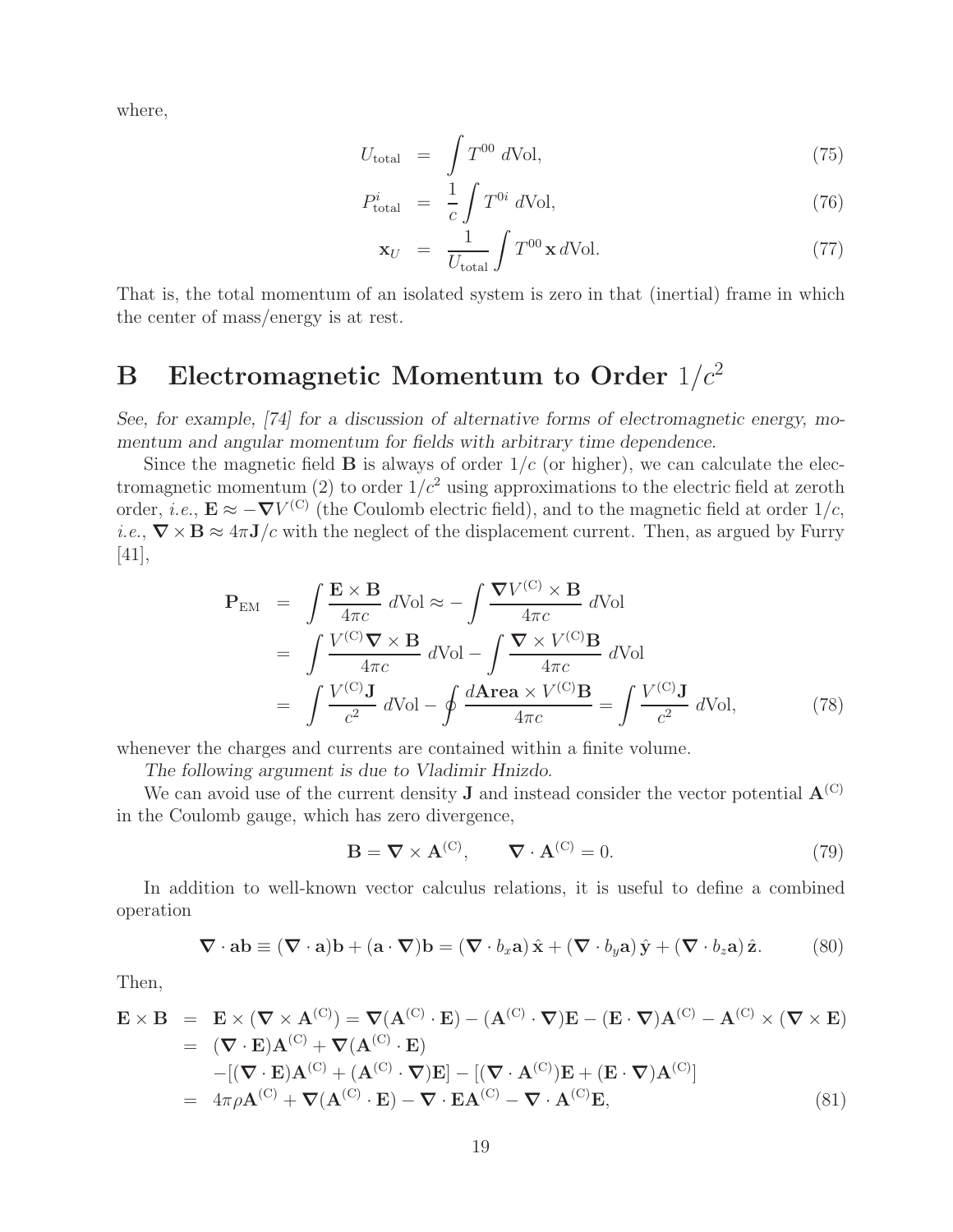so that,

$$
\mathbf{P}_{\text{EM}} = \int \frac{\mathbf{E} \times \mathbf{B}}{4\pi c} d\text{Vol}
$$
\n
$$
= \int \frac{\rho \mathbf{A}^{(C)}}{c} d\text{Vol} + \oint (\mathbf{A}^{(C)} \cdot \mathbf{E}) d\text{Area} - \oint \mathbf{E}(\mathbf{A}^{(C)} \cdot d\text{Area}) - \oint \mathbf{A}^{(C)}(\mathbf{E} \cdot d\text{Area})
$$
\n
$$
\approx \int \frac{\rho \mathbf{A}^{(C)}}{c} d\text{Vol}. \tag{82}
$$

The surface integrals in eq. (82) are negligible when the charges and currents that create the electric field **E** and the vector potential  $A^{(C)}$  lie within a finite volume that is small compared to the volume of integration, and when radiation can be neglected. As previously noted, the electromagnetic momentum can be calculated to order  $1/c^2$  with the neglect of the displacement current, which implies neglect of radiation, and justifies the approximation in eq. (82).

### **C Electromagnetic Potential Momentum of a Charge**

Faraday anticipated [3, 4] and Maxwell noted [7] that a charge e in a vector potential **A** has a kind of electromagnetic potential momentum,

$$
\mathbf{P}_{\text{EM,potential}} = \frac{e\mathbf{A}}{c},\tag{83}
$$

in addition to its mechanical momentum, if any.<sup>45</sup> That is, if the vector potential drops to zero from its initial value **A**, the charge experiences a "kick",

$$
\Delta \mathbf{P}_{\text{mech}} = \int \mathbf{F} \, dt = \int e \mathbf{E} \, dt = -\frac{e}{c} \int \frac{\partial \mathbf{A}}{\partial t} \, dt = \frac{e \mathbf{A}}{c} = \mathbf{P}_{\text{EM,potential,initial}}.
$$
 (84)

Since the vector potential is of order  $1/c$ , the potential momentum (83) is of order  $1/c^2$ , *i.e.*, very small for "nonrelativistic" systems.

The electromagnetic potential momentum (83) is the electromagnetic part of the canonical momentum,

$$
\mathbf{P}_{\text{canonical}} = \frac{m\mathbf{v}}{\sqrt{1 - v^2/c^2}} + \frac{e\mathbf{A}}{c},\tag{85}
$$

of a charge  $e$  that interacts with an electromagnetic field, as described by the Lagrangian,

$$
\mathcal{L} = -mc^2\sqrt{1 - v^2/c^2} - e\phi + e\frac{\mathbf{v}}{c} \cdot \mathbf{A}.
$$
 (86)

See, for example, sec. 16 of [43].

The electromagnetic potential momentum (83) is nonzero for a charge at rest, if there are charges in motion elsewhere in the system that create a nonzero vector potential at the

<sup>&</sup>lt;sup>45</sup>The momentum (83) is actually gauge invariant if one writes it as  $e\mathbf{A}_{\text{rot}}/c$ , where  $\mathbf{A}_{\text{rot}}$  is the rotational part of the vector potential, *i.e.*,  $\nabla \cdot \mathbf{A}_{\text{rot}} = 0$ . See, for example, sec. 2.3 of [74].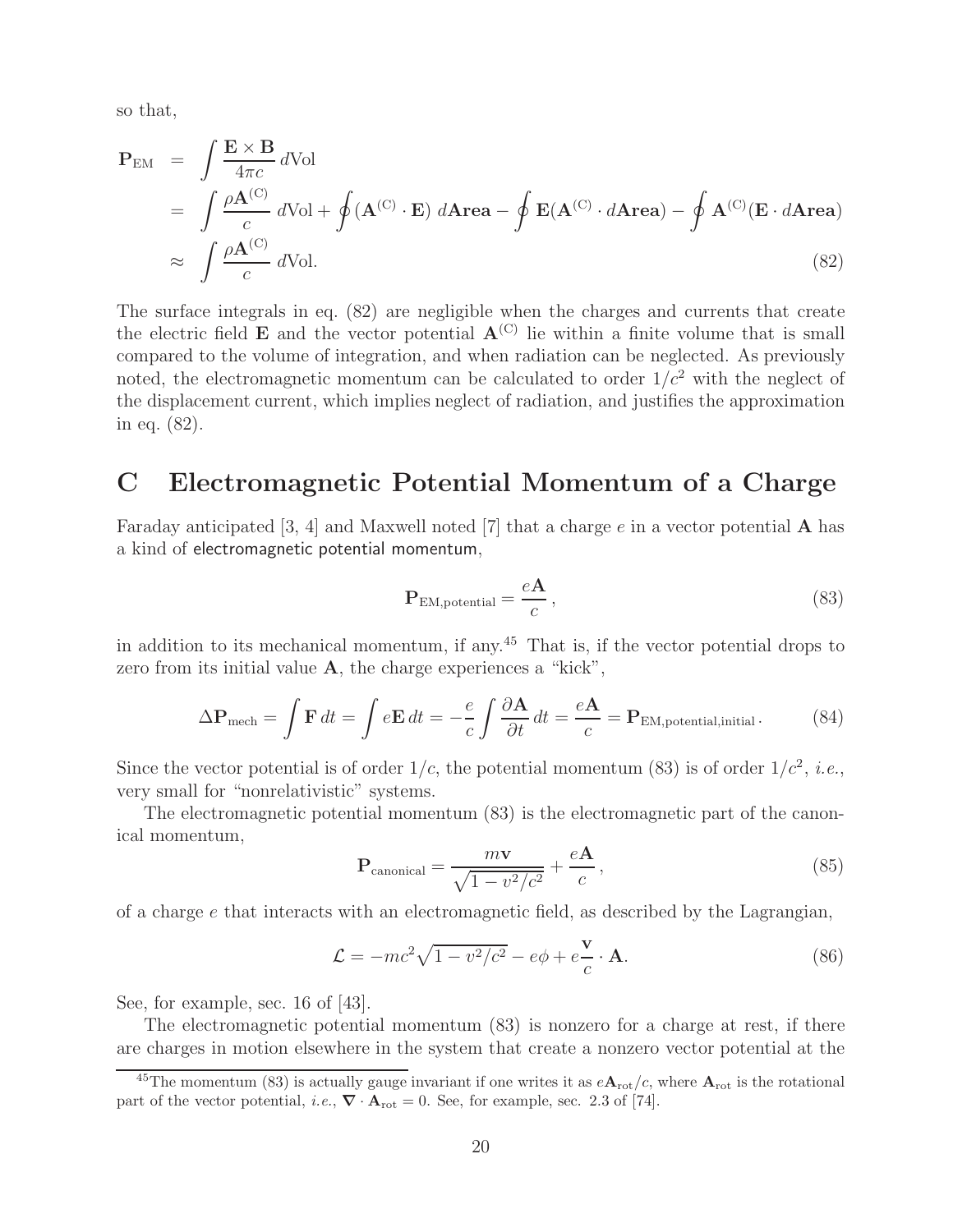location of the test charge. The momentum (83), which was historically the first contribution to momentum to be identified at order  $1/c^2$  (since  $\mathbf{A} \propto 1/c$ ), could therefore be described as "hidden". However, this is not commonly done.

The term "electromagnetic potential momentum" is also not common [44, 55, 71, 88].

The electromagnetic potential momentum  $eA/c$  can be combined with the electrical potential energy,

$$
U_{\text{EM},\text{potential}} = eV,\tag{87}
$$

where  $V$  is the electric scalar potential at the position of the charge, to form a potentialenergy-momentum 4-vector,

$$
U^{\mu}_{\text{EM},\text{potential}} = (U_{\text{EM},\text{potential}}, \mathbf{P}_{\text{EM},\text{potential}} c) = e(V, \mathbf{A}) = eA^{\mu}.
$$
 (88)

where,

$$
A^{\mu} = (V, \mathbf{A}),\tag{89}
$$

is the electromagnetic potential 4-vector.

However, in (quasi)static cases like those considered in this note, the quantity  $\int \rho A dVol/c$ is equal and opposite to the "hidden" mechanical momentum of the system, and if the vector potential goes to zero, so does the "hidden" mechanical momentum, while the "overt" mechanical momentum of the system remains unchanged. There is no conversion of a "potential" momentum into an "overt" mechanical momentum, so the designation "potential momentum" is not very apt.<sup>46</sup>

## **Acknowledgment**

The author thanks Daniel Cross, David Griffiths, Vladimir Hnizdo, Scott Little, Pablo Saldanha, Lev Vaidman and Daniel Vanzella for e-discussions of "hidden" momentum.

# **References**

[1] A.M. Amp`ere, *M´emoire sur la d´etermination de la formule qui repr´esente l'action mutuelle de deux portions infiniment petites de conducteurs volta¨ıques*, Ann. Chem. Phys. **20**, 398, 422 (1822), http://kirkmcd.princeton.edu/examples/EM/ampere\_acp\_20\_398\_22.pdf

[2] Discussion in English of Ampère's attitudes on the relation between magnetism and mechanics is given in R.A.R. Tricker, *Early Electrodynamics, the First Law of Circulation* (Pergamon, 1965), http://kirkmcd.princeton.edu/examples/EM/tricker\_early\_em.pdf O. Darrigol, *Electrodynamics from Amp`ere to Einstein* (Oxford U. Press, 2000), http: //kirkmcd.princeton.edu/examples/EM/darrigol\_em\_00.pdf J.R. Hofmann, *Andr´e-Marie Amp`ere, Enlightenment and Electrodynamics* (Cambridge U. Press, 2006). See also sec. IIA of J.D. Jackson and L.B. Okun, *Historical roots of gauge invariance*, Rev. Mod. Phys. **73**, 663 (2001), http://kirkmcd.princeton.edu/examples/EM/jackson\_rmp\_73\_663\_01.pdf

<sup>&</sup>lt;sup>46</sup>One might speak of  $\int \rho A dVol/c$  as "hidden potential momentum", but this seems awkward.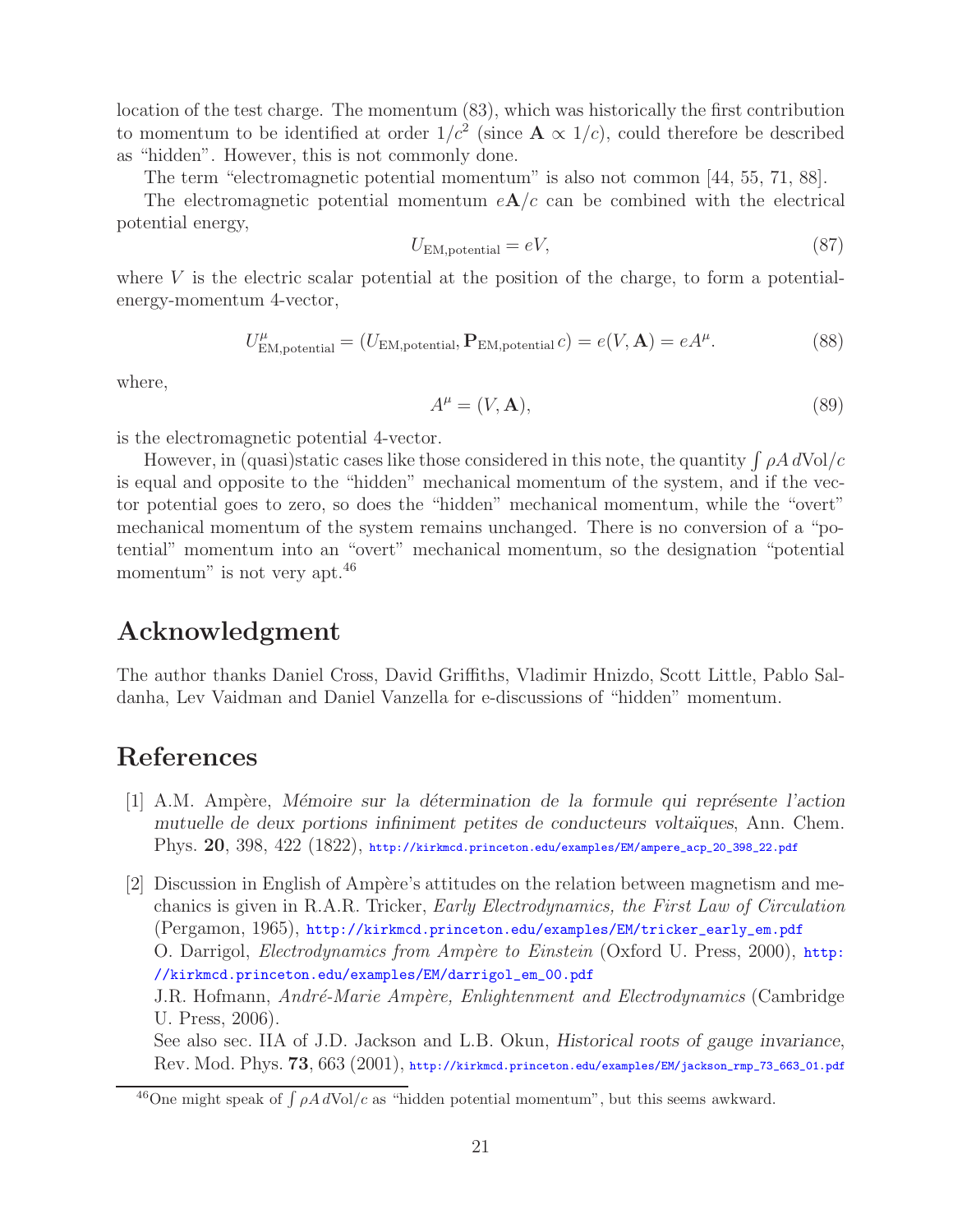- [3] M. Faraday, *Experimental Researches in Electricity*, Phil. Trans. Roy. Soc. London **122**, 125 (1832), http://kirkmcd.princeton.edu/examples/EM/faraday\_ptrsl\_122\_163\_32.pdf
- [4] M. Faraday, *Experimental Researches in Electricity.—Ninth Series*, Phil. Trans. Roy. Soc. London **122**, 125 (1832), http://kirkmcd.princeton.edu/examples/EM/faraday\_ptrsl\_125\_41\_35.pdf
- [5] H. Grassmann, *Neue Theorie der Elektrodynamik*, Ann. Phys. **64**, 1 (1845), http://kirkmcd.princeton.edu/examples/EM/grassmann\_ap\_64\_1\_45.pdf
- [6] A.M. Amp`ere, *Th´eorie math´ematique des Ph´enom`enes ´electro-dynamiques uniquement d´eduite de l'Exp´erience*, (Paris, 1826), pp. 40-41, kirkmcd.princeton.edu/examples/EM/ampere\_theorie\_26.pdf English translation in A.K.T. Assis and J.P.M.C. Chaib, *Ampère's Electrodynamics* (Aperion, 2015), p. 366, kirkmcd.princeton.edu/examples/EM/assis\_ampere\_15.pdf
- [7] J.C. Maxwell, *A Dynamical Theory of the Electromagnetic Field*, Phil. Trans. Roy. Soc. London **155**, 459 (1865), http://kirkmcd.princeton.edu/examples/EM/maxwell\_ptrsl\_155\_459\_65.pdf
- [8] J.C. Maxwell, *A Treatise on Electricity and Magnetism* (Clarendon Press, 1873), http://kirkmcd.princeton.edu/examples/EM/maxwell\_treatise\_v2\_73.pdf
- [9] J.J. Thomson, *On the Electric and Magnetic Effects produced by the Motion of Electrified Bodies*, Phil. Mag. **11**, 229 (1881), http://kirkmcd.princeton.edu/examples/EM/thomson\_pm\_11\_229\_81.pdf
- [10] J.H. Poynting, *On the Transfer of Energy in the Electromagnetic Field*, Phil. Trans. Roy. Soc. London **175**, 343 (1884), http://kirkmcd.princeton.edu/examples/EM/poynting\_ptrsl\_175\_343\_84.pdf
- [11] J.J. Thomson, *On the Illustration of the Properties of the Electric Field by Means of Tubes of Electrostatic Induction*, Phil. Mag. **31**, 149 (1891), http://kirkmcd.princeton.edu/examples/EM/thomson\_pm\_31\_149\_91.pdf
- [12] J.J. Thomson, *Recent Researches in Electricity and Magnetism* (Clarendon Press, 1893), http://kirkmcd.princeton.edu/examples/EM/thomson\_recent\_researches\_in\_electricity.pdf
- [13] O. Heaviside, *Electromagnetic Theory*, Vol. 1 (Electrician Publishing, 1893), p. 108, http://hysics.princeton.edu/~mcdonald/examples/EM/heaviside\_electromagnetic\_theory\_1.pdf
- [14] H. Poincar´e, *La Th´eorie de Lorentz et la Principe de R´eaction*, Arch. Neer. **5**, 252 (1900), http://kirkmcd.princeton.edu/examples/EM/poincare\_an\_5\_252\_00.pdf Translation: *The Theory of Lorentz and the Principle of Reaction*, http://kirkmcd.princeton.edu/examples/EM/poincare\_an\_5\_252\_00\_english.pdf
- [15] P. Lebedew, *Untersuchen ¨uber die Druckkr¨afte des Lichtes*, Ann. Phys. **6**, 433 (1901), http://kirkmcd.princeton.edu/examples/EM/lebedev\_ap\_6\_433\_01.pdf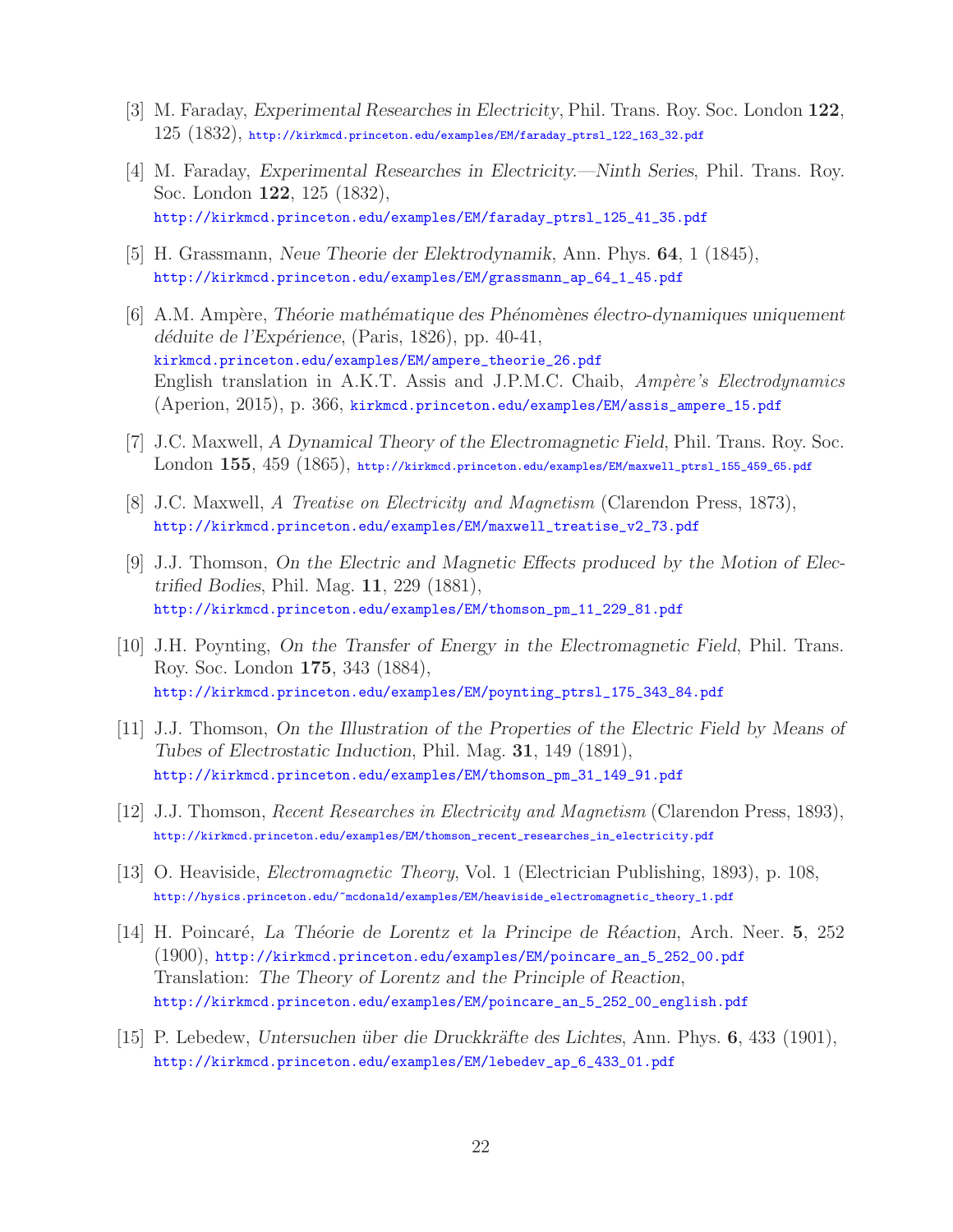- [16] M. Abraham, *Prinzipien der Dynamik des Elektrons*, Ann. Phys. **10**, 105 (1903), http://physics.princeton.edu/~mcdonald/examples/EM/abraham\_ap\_10\_105\_03.pdf
- [17] E.F. Nichols and G.F. Hull, *The Pressure Due to Radiation*, Phys. Rev. **17**, 26,91 (1903), http://kirkmcd.princeton.edu/examples/EM/nichols\_pr\_17\_26\_03.pdf
- [18] J.J. Thomson, *Electricity and Matter* (Charles Scribner's Sons, 1904), pp. 25-35, http://kirkmcd.princeton.edu/examples/EM/thomson\_electricity\_matter\_04.pdf
- [19] J.J. Thomson, *On Momentum in the Electric Field*, Phil. Mag. **8**, 331 (1904), http://kirkmcd.princeton.edu/examples/EM/thomson\_pm\_8\_331\_04.pdf
- [20] J.J. Thomson, *Elements of the Mathematical Theory of Electricity and Magnetism*, 3rd ed. (Cambridge U. Press, 1904), http://kirkmcd.princeton.edu/examples/EM/thomson\_EM\_3rd\_ed\_04.pdf
- [21] M. Abraham, *Zur Elelktrodynamik bewegten K¨orper*, Rend. Circ. Matem. Palermo **28**, 1 (1909), http://kirkmcd.princeton.edu/examples/EM/abraham\_rcmp\_28\_1\_09.pdf http://kirkmcd.princeton.edu/examples/EM/abraham\_rcmp\_28\_1\_09\_english.pdf *Sull'Elettrodinamica di Minkowski*, Rend. Circ. Matem. Palermo **30**, 33 (1910), http://kirkmcd.princeton.edu/examples/EM/abraham\_rcmp\_30\_33\_10.pdf http://kirkmcd.princeton.edu/examples/EM/abraham\_rcmp\_30\_33\_10\_english.pdf *Zur Frage der Symmetrie des elektromagnetischen Spannungstensors*, Ann. d. Phys. **44**,  $537$   $(1914)$ , http://kirkmcd.princeton.edu/examples/EM/abraham\_ap\_44\_537\_14.pdf http://kirkmcd.princeton.edu/examples/EM/abraham\_ap\_44\_537\_14\_english.pdf
- [22] H. Minkowski, *Die Grundgleichungen für die elektromagnetischen Vorgänge in bewegten Körper*, Nachr. Ges. Wiss. Göttingen **1**, 53 (1908), http://kirkmcd.princeton.edu/examples/EM/minkowski\_ngwg\_53\_08.pdf http://kirkmcd.princeton.edu/examples/EM/minkowski\_ngwg\_53\_08\_english.pdf
- [23] O. Heaviside, *Electromagnetic Theory*, Vol. 3 (Electrician Publishing, 1912), pp. 146- 147, http://kirkmcd.princeton.edu/examples/EM/heaviside\_electromagnetic\_theory\_3.pdf
- [24] C.G. Darwin, *The Dynamical Motions of Charged Particles*, Phil. Mag. **39**, 537 (1920), http://kirkmcd.princeton.edu/examples/EM/darwin\_pm\_39\_537\_20.pdf
- [25] L. Page, *Momentum Considerations in Crossed Fields*, Phys. Rev. **42**, 101 (1932), http://kirkmcd.princeton.edu/examples/EM/page\_pr\_42\_101\_32.pdf
- [26] L. Page and N.I. Adams, Jr., *Action and Reaction Between Moving Charges*, Am. J. Phys. **13**, 141 (1945), http://kirkmcd.princeton.edu/examples/EM/page\_ajp\_13\_141\_45.pdf
- [27] E.G. Cullwick, *Forces between Moving Charges*, Elec. Eng. **66**, 518 (1947), http://kirkmcd.princeton.edu/examples/EM/cullwick\_ee\_66\_518\_47.pdf
- [28] E.G. Cullwick, *Relatively Moving Charge and Coil*, Wireless Eng. **25**, 401 (1948), http://kirkmcd.princeton.edu/examples/EM/cullwick\_we\_25\_401\_48.pdf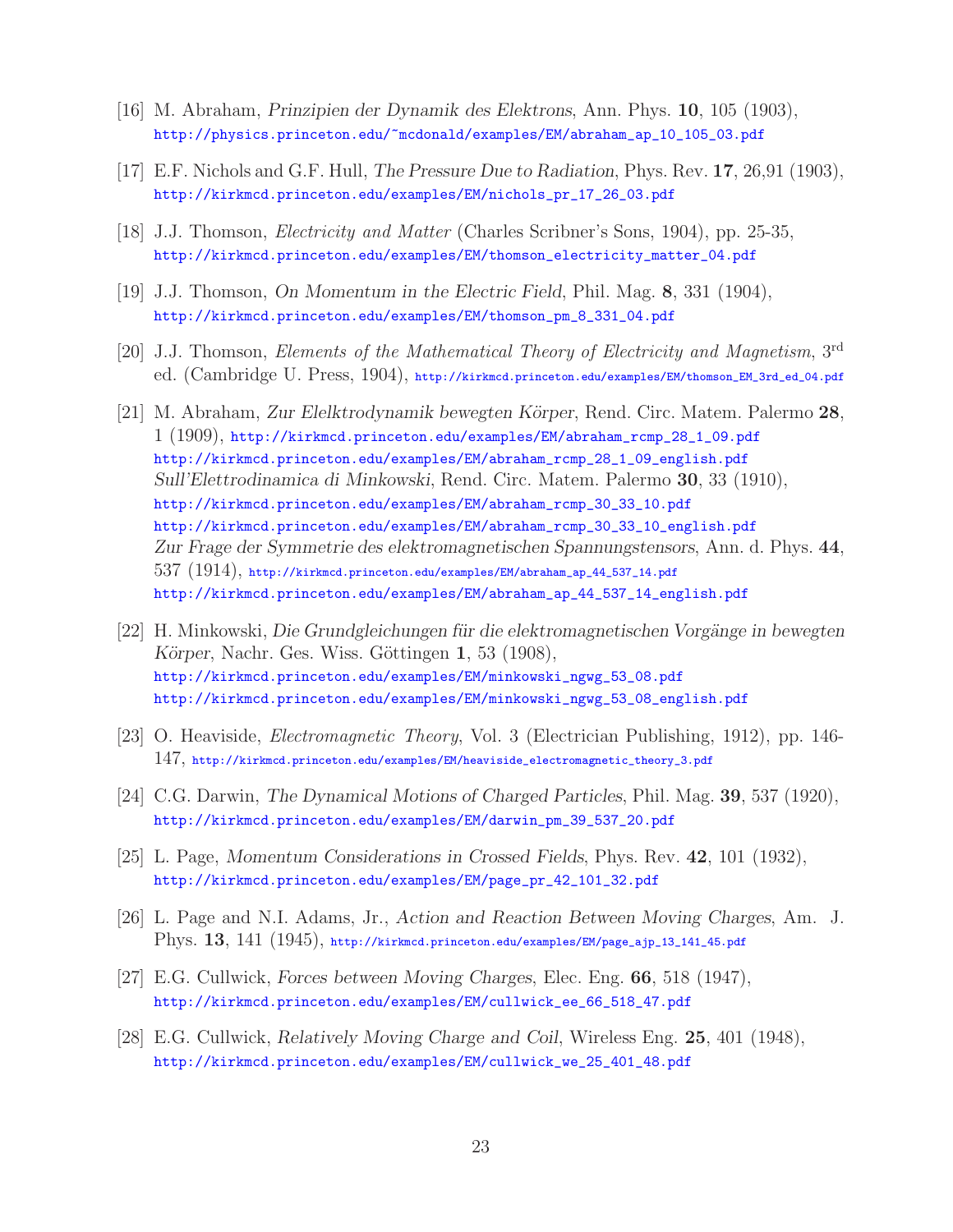- [29] J. Slepian, *Electromagnetic Space-Ship*, Electrical Engineering **68**, 145, 245 (1949), http://kirkmcd.princeton.edu/examples/EM/slepian\_ee\_68\_145\_49 *Electrostatic Space Ship*, Electrical Engineering **69**, 164, 247 (1950), http://kirkmcd.princeton.edu/examples/EM/slepian\_ee\_69\_164\_50.pdf
- [30] E.G. Cullwick, *Electromagnetic Momentum and Newton's Third Law*, Nature **170**, 425  $(1952)$ , http://kirkmcd.princeton.edu/examples/EM/cullwick\_nature\_170\_425\_52.pdf
- [31] E.G. Cullwick, *Electromagnetism and Relativity* (Longmans, Green & Co., London, 1959), pp. 232-238, http://kirkmcd.princeton.edu/examples/EM/cullwick\_ER\_59.pdf
- [32] R.M. Fano, L.J. Chu and R.B. Adler, *Electromagnetic Fields, Energy and Forces* (Wiley, 1960), http://kirkmcd.princeton.edu/examples/EM/fano\_chu\_adler\_60.pdf
- [33] G.T. Trammel, *Aharonov-Bohm Paradox*, Phys. Rev. **134**, B1183 (1964), http://kirkmcd.princeton.edu/examples/EM/trammel\_pr\_134\_B1183\_64.pdf
- [34] T.T. Taylor, *Electrodynamic Paradox and the Center-of-Mass Principle*, Phys. Rev. **137**, B467 (1965), http://kirkmcd.princeton.edu/examples/EM/taylor\_pr\_137\_B467\_65.pdf
- [35] P. Penfield, Jr. and H.A. Haus, *Electrodynamics of Moving Media* (MIT, 1967), p. 215, http://kirkmcd.princeton.edu/examples/EM/penfield\_haus\_chap7.pdf
- [36] O. Costa de Beauregard, *A New Law in Electrodynamics*, Phys. Lett. **24A**, 177 (1967), http://kirkmcd.princeton.edu/examples/EM/costa\_de\_beauregard\_pl\_24a\_177\_67.pdf *Physical Reality of Electromagnetic Potentials?*, Phys. Lett. **25A**, 95 (1967), http://kirkmcd.princeton.edu/examples/EM/costa\_de\_beauregard\_pl\_25a\_95\_67.pdf *"Hidden Momentum" in Magnets and Interaction Energy*, Received 9 November 1968 Phys. Lett. **28A**, 365 (1968), http://kirkmcd.princeton.edu/examples/EM/costa\_de\_beauregard\_pl\_28a\_365\_68.pdf
- [37] W. Shockley and R.P. James, *"Try Simplest Cases" Discovery of "Hidden Momentum" Forces on "Magnetic Currents,"* Phys. Rev. Lett. **18**, 876 (1967), http://kirkmcd.princeton.edu/examples/EM/shockley\_prl\_18\_876\_67.pdf
- [38] H.A. Haus and P. Penfield Jr, *Forces on a Current Loop*, Phys. Lett. **26A**, 412 (1968), http://kirkmcd.princeton.edu/examples/EM/penfield\_pl\_26a\_412\_68.pdf
- [39] S. Coleman and J.H. Van Vleck, *Origin of "Hidden Momentum" Forces on Magnets*, Phys. Rev. **171**, 1370 (1968), http://kirkmcd.princeton.edu/examples/EM/coleman\_pr\_171\_1370\_68.pdf
- [40] O. Costa de Beauregard, *Magnetodynamic Effect*, Nuovo Cim. **B63**, 611 (1969), http://kirkmcd.princeton.edu/examples/EM/costa\_de\_beauregard\_nc\_b63\_611\_69.pdf
- [41] W.H. Furry, *Examples of Momentum Distributions in the Electromagnetic Field and in Matter*, Am. J. Phys. **37**, 621 (1969), http://kirkmcd.princeton.edu/examples/EM/furry\_ajp\_37\_621\_69.pdf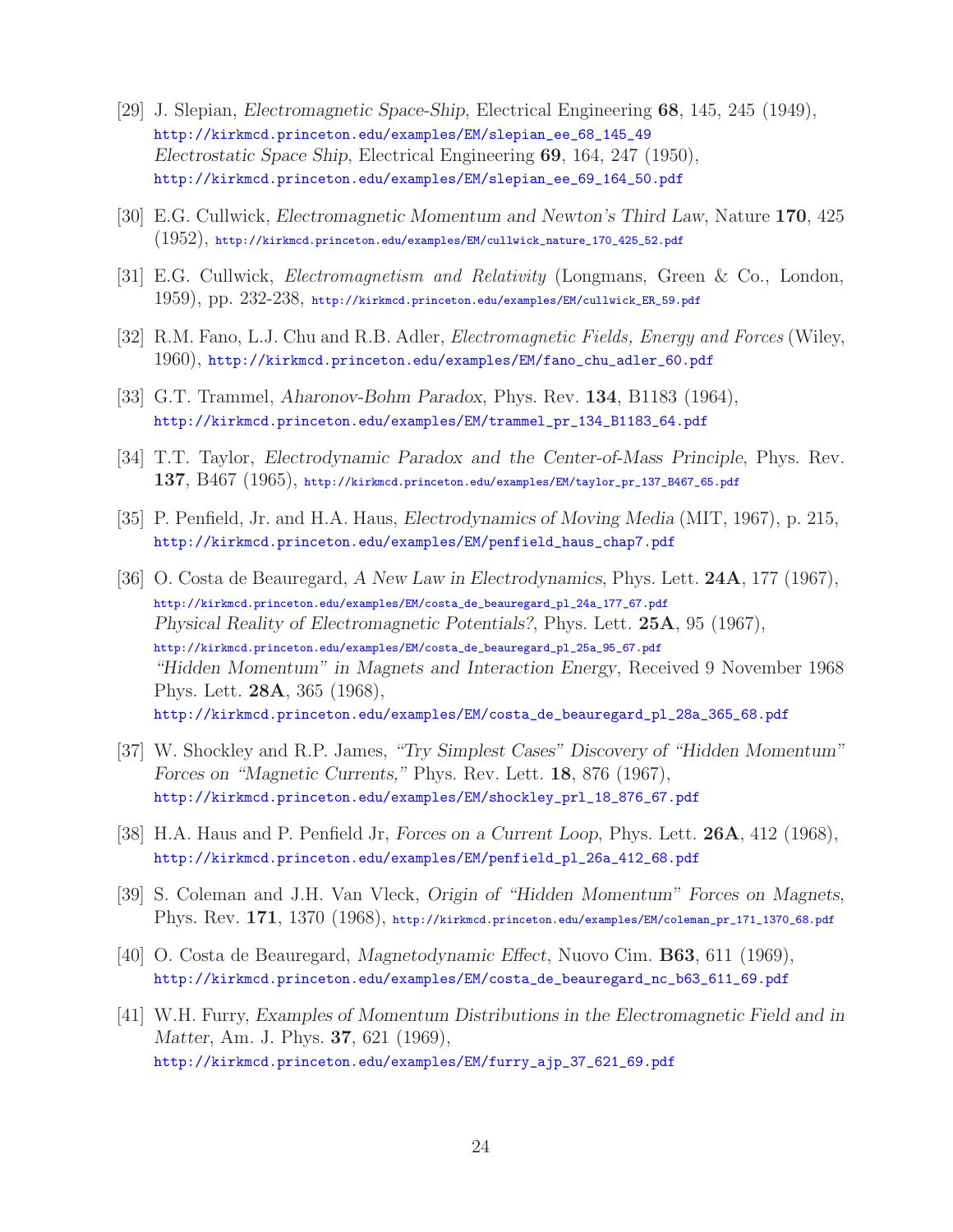- [42] M.G. Calkin, *Linear Momentum of the Source of a Static Electromagnetic Field*, Am. J. Phys. **39**, 513 (1971), http://kirkmcd.princeton.edu/examples/EM/calkin\_ajp\_39\_513\_71.pdf
- [43] L.D. Landau and E.M. Lifshitz, *The Classical Theory of Fields*, 4th ed. (Butterworth-Heinemann, Oxford, 1975), http://kirkmcd.princeton.edu/examples/EM/landau\_ctf\_71.pdf The first Russian edition appeared in 1941. http://kirkmcd.princeton.edu/examples/EM/landau\_teoria\_polya\_41.pdf
- [44] E.J. Konopinski, *What the electromagnetic vector potential describes*, Am. J. Phys. **46**, 499 (1978), http://kirkmcd.princeton.edu/examples/EM/konopinski\_ajp\_46\_499\_78.pdf
- [45] G.E. Stedman, *Observability of Static Angular Momentum*, Phys. Lett. A **81**, 15 (1981), http://kirkmcd.princeton.edu/examples/EM/stedman\_pl\_81a\_15\_81.pdf
- [46] K.T. McDonald, *Stress and Momentum in a Capacitor That Moves with Constant Velocity* (Apr. 21, 1984), http://kirkmcd.princeton.edu/examples/cap\_stress.pdf
- [47] Y. Aharonov, P. Pearle and L. Vaidman, *Comment on "Proposed Aharonov-Casher effect: Another example of an Aharonov-Bohm effect arising from a classical lag,"* Phys. Rev. A **37**, 4052 (1988), http://kirkmcd.princeton.edu/examples/QM/aharonov\_pra\_37\_4052\_88.pdf
- [48] L. Vaidman, *Torque and force on a magnetic dipole*, Am. J. Phys. **58**, 978 (1990), http://kirkmcd.princeton.edu/examples/EM/vaidman\_ajp\_58\_978\_90.pdf
- [49] V. Hnizdo, *Conservation of linear and angular momentum and the interaction of a moving charge with a magnetic dipole*, Am. J. Phys. **60**, 242 (1992), http://kirkmcd.princeton.edu/examples/EM/hnizdo\_ajp\_60\_242\_92.pdf
- [50] D.J. Griffiths, *Dipoles at rest*, Am. J. Phys. **60**, 979 (1992), http://kirkmcd.princeton.edu/examples/EM/griffiths\_ajp\_60\_979\_92.pdf
- [51] R.H. Romer, *Question #26: Electromagnetic field momentum*, Am. J. Phys. **63**, 777 (1995), http://kirkmcd.princeton.edu/examples/EM/romer\_ajp\_63\_777\_95.pdf
- [52] E. Comay, *Exposing "hidden momentum"*, Am. J. Phys. **64**, 1028 (1996), http://kirkmcd.princeton.edu/examples/EM/comay\_ajp\_64\_1028\_96.pdf *Lorentz transformation of a system carrying Hidden Momentum*, Am. J. Phys. **68**, 1007 (2000), http://kirkmcd.princeton.edu/examples/EM/comay\_ajp\_68\_1007\_00.pdf
- [53] V. Hnizdo, *Hidden momentum and the electromagnetic mass of a charge and current carrying body*, Am. J. Phys. **65**, 55 (1997), http://kirkmcd.princeton.edu/examples/EM/hnizdo\_ajp\_65\_55\_97.pdf
- [54] V. Hnizdo, *Hidden momentum of a relativistic fluid in an external field*, Am. J. Phys. **65**, 92 (1997), http://kirkmcd.princeton.edu/examples/EM/hnizdo\_ajp\_65\_92\_97.pdf
- [55] M.D. Semon and J.R. Taylor, *Thoughts on the magnetic vector potential*, Am. J. Phys. **64**, 1361 (1996), http://kirkmcd.princeton.edu/examples/EM/semon\_ajp\_64\_1361\_96.pdf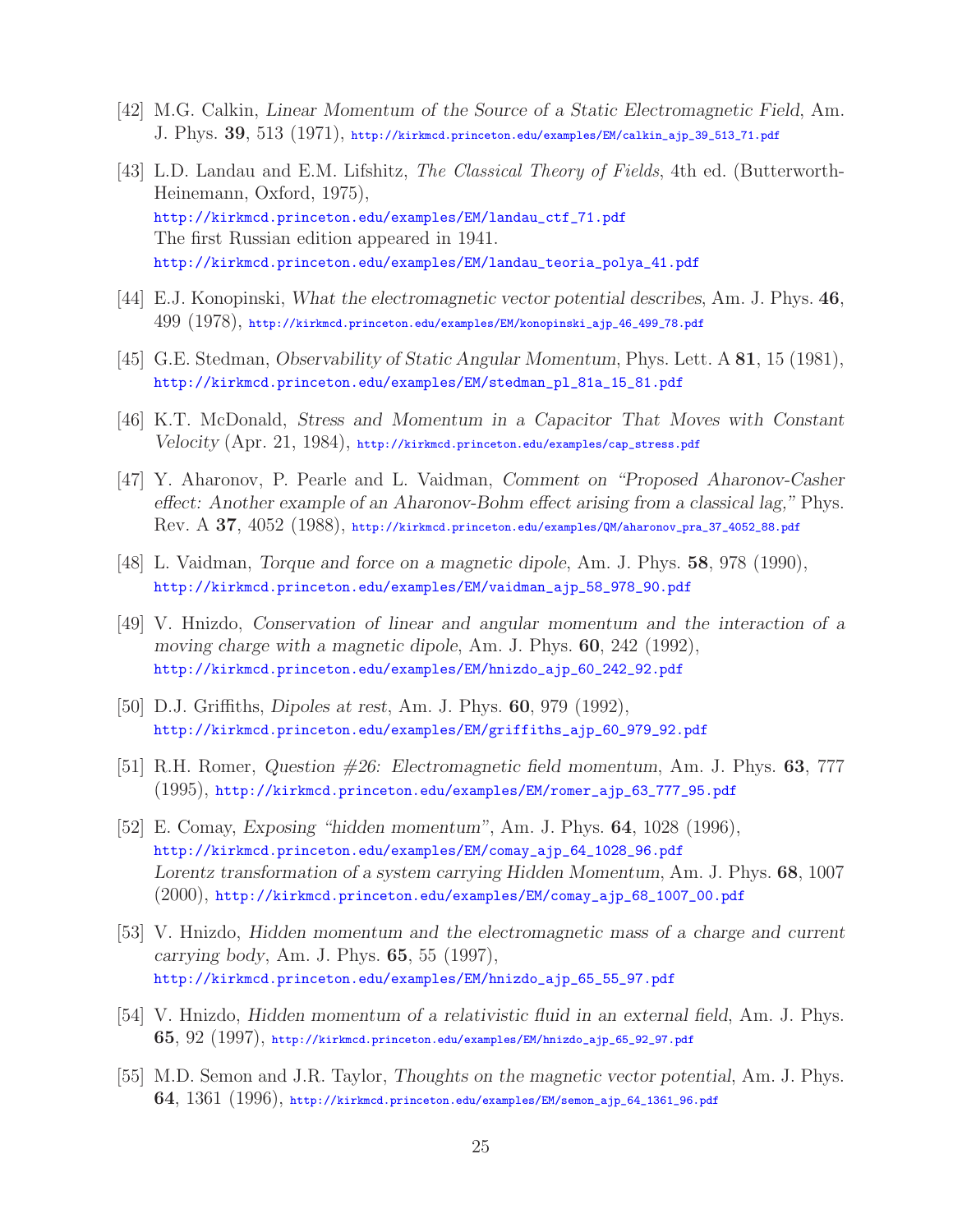- [56] V. Hnizdo, *Hidden mechanical momentum and the field momentum in stationary electromagnetic and gravitational systems*, Am. J. Phys. **65**, 515 (1997), http://kirkmcd.princeton.edu/examples/EM/hnizdo\_ajp\_65\_515\_97.pdf
- [57] V. Hnizdo, *Covariance of the total energy-momentum four-vector of a charge and current carrying macroscopic body*, Am. J. Phys. **66**, 414 (1998), http://kirkmcd.princeton.edu/examples/EM/hnizdo\_ajp\_66\_414\_98.pdf
- [58] D.J. Griffiths, *Introduction to Electrodynamics*, 3rd ed. (Prentice Hall, 1999), http://kirkmcd.princeton.edu/examples/EM/griffiths\_em3.pdf
- [59] J.D. Jackson, *Classical Electrodynamics*, 3rd ed. (Wiley, 1999), http://kirkmcd.princeton.edu/examples/EM/jackson\_ce3\_99.pdf
- [60] K.T. McDonald, *"Hidden" Momentum in a Coaxial Cable* (Mar. 28, 2002), http://kirkmcd.princeton.edu/examples/hidden.pdf
- [61] V. Hnizdo, *On linear momentum in quasistatic electromagnetic systems* (July 6, 2004), http://arxiv.org/abs/physics/0407027
- [62] T.H. Boyer, *Illustrations of the relativistic conservation law for the center of energy*, Am. J. Phys. **73**, 953 (2005), http://kirkmcd.princeton.edu/examples/EM/boyer\_ajp\_73\_953\_05.pdf
- [63] T.H. Boyer, *Relativity, energy flow, and hidden momentum*, Am. J. Phys. **73**, 1184 (2005), http://kirkmcd.princeton.edu/examples/EM/boyer\_ajp\_73\_1184\_05.pdf
- [64] T.H. Boyer, *Connecting linear momentum and energy for electromagnetic systems*, Am. J. Phys. **74**, 742 (2006), http://kirkmcd.princeton.edu/examples/EM/boyer\_ajp\_74\_742\_06.pdf
- [65] K.T. McDonald, *Four Expressions for Electromagnetic Field Momentum* (April 10, 2006), http://kirkmcd.princeton.edu/examples/pem\_forms.pdf
- [66] J.D. Jackson, *Relation between Interaction terms in Electromagnetic Momentum*  $\int d^3x \mathbf{E} \times \mathbf{B}/4\pi c$  and Maxwell's  $e\mathbf{A}(\mathbf{x},t)/c$ , and Interaction terms of the Field Lagrangian  $\mathcal{L}_{em} = \int d^3x [E^2 - B^2]/8\pi$  and the Particle Interaction Lagrangian,  $\mathcal{L}_{int}$  $e\phi - e\mathbf{v} \cdot \mathbf{A}/c$  (May 8, 2006), http://kirkmcd.princeton.edu/examples/EM/jackson\_050806.pdf
- [67] K.T. McDonald, *Momentum in a DC Circuit* (May 26, 2006), http://kirkmcd.princeton.edu/examples/loop.pdf
- [68] K.T. McDonald, *Cullwick's Paradox: Charged Particle on the Axis of a Toroidal Magnet* (June 4, 2006), http://kirkmcd.princeton.edu/examples/cullwick.pdf
- [69] T.H. Boyer, *Interaction of a point charge and a magnet: Comments on hidden mechanical momentum due to hidden nonelectromagnetic forces*, http://arxiv.org/abs/0708.3367
- [70] T.H. Boyer, *Concerning "hidden momentum"*, Am. J. Phys. **76**, 190 (2008), http://kirkmcd.princeton.edu/examples/EM/boyer\_ajp\_76\_190\_08.pdf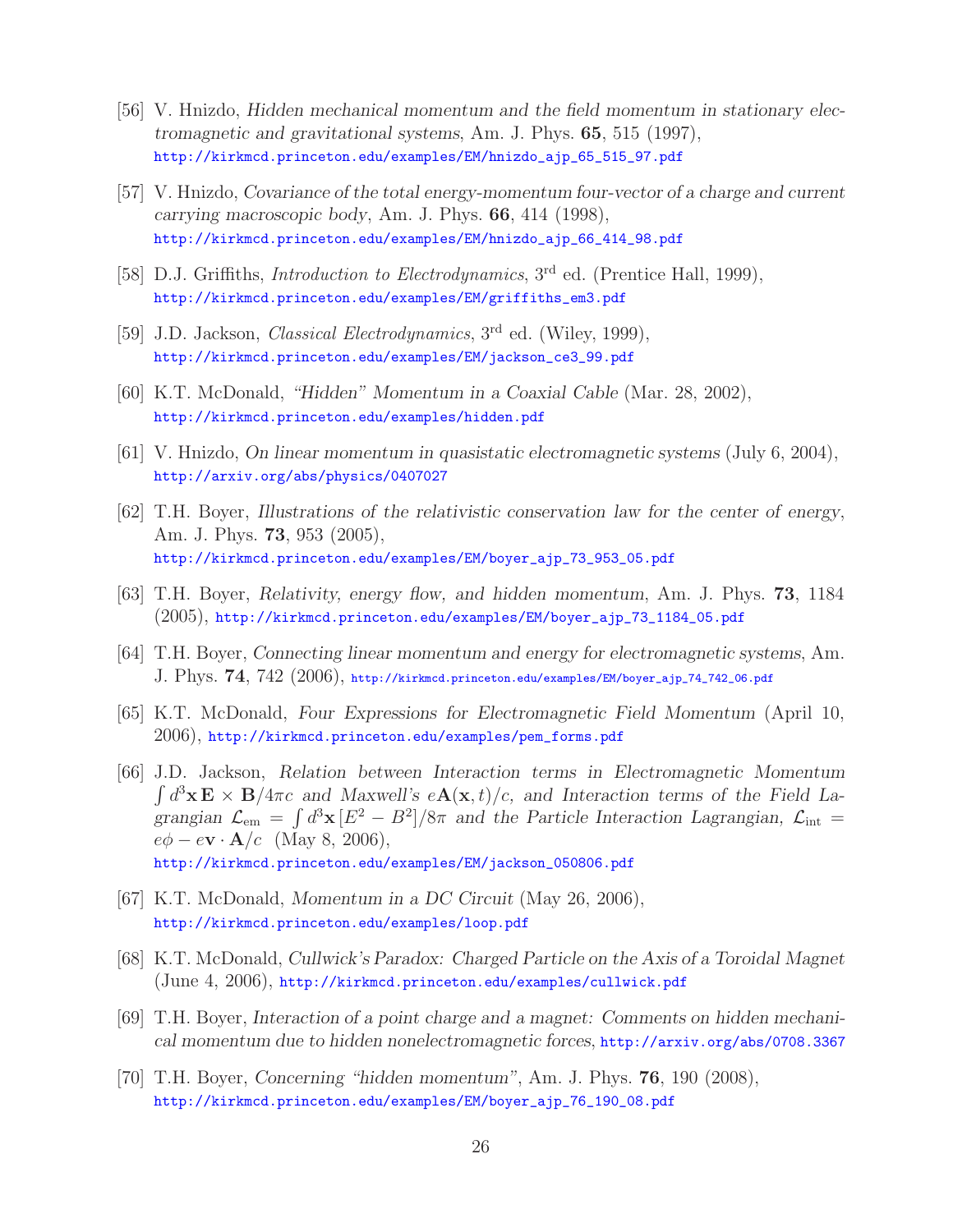- [71] D.J. Raymond, *Potential Momentum, Gauge Theory, and Electromagnetism in Introductory Physics*, (Feb. 2, 2008), http://arxiv.org/PS\_cache/physics/pdf/9803/9803023v1.pdf
- [72] K. Szyma´nski, *On the momentum of mechanical plane waves*, Physica B **403**, 2296 (2008), http://kirkmcd.princeton.edu/examples/GR/szymanski\_physica\_b403\_2296\_08.pdf
- [73] D. Babson *et al.*, *Hidden momentum, field momentum, and electromagnetic impulse*, Am. J. Phys. **77**, 826 (2009), http://kirkmcd.princeton.edu/examples/EM/babson\_ajp\_77\_826\_09.pdf
- [74] K.T. McDonald, *Orbital and Spin Angular Momentum of Electromagnetic Fields* (Mar. 12, 2009), http://kirkmcd.princeton.edu/examples/spin.pdf
- [75] S.E. Gralla, A.I. Harte, and R.M. Wald, *Bobbing and kicks in electromagnetism and gravity*, Phys. Rev. D **81**, 104012 (2010), http://kirkmcd.princeton.edu/examples/GR/gralla\_prd\_81\_104012\_10.pdf
- [76] D.J. Griffiths, *Comment on "Electromagnetic momentum conservation in media"*, Ann. Phys. (N.Y.) **327**, 1290 (2012), http://kirkmcd.princeton.edu/examples/EM/griffiths\_ap\_327\_1290\_12.pdf
- [77] K.T. McDonald, *Mansuripur's Paradox* (May 2, 2012), http://kirkmcd.princeton.edu/examples/mansuripur.pdf
- [78] Sec. 2.3 of K.T. McDonald, *Abraham, Minkowski and "Hidden" Momentum* (June 6,  $2012$ , http://kirkmcd.princeton.edu/examples/abraham.pdf
- [79] D. Vanzella, Private communication (June 29, 2012).
- [80] K.T. McDonald, *"Hidden" Momentum in an Oscillating Tube of Water?* (June 24, 2012), http://kirkmcd.princeton.edu/examples/utube.pdf
- [81] K.T. McDonald, *"Hidden" Momentum in a Link of a Moving Chain?* (June 28, 2012), http://kirkmcd.princeton.edu/examples/link.pdf
- [82] K.T. McDonald, *"Hidden" Momentum in a Set of Circulating Rockets?* (June 29, 2012), http://kirkmcd.princeton.edu/examples/rockets.pdf
- [83] K.T. McDonald, *"Hidden" Momentum in a Current Loop* (June 30, 2012), http://kirkmcd.princeton.edu/examples/penfield.pdf
- [84] K.T. McDonald, *"Hidden" Momentum in a River?* (July 5, 2012), http://kirkmcd.princeton.edu/examples/river.pdf
- [85] K.T. McDonald, *"Hidden" Momentum in a Spinning Sphere?* (Aug. 16, 2012), http://kirkmcd.princeton.edu/examples/spinningsphere.pdf
- [86] K.T. McDonald, *"Hidden" Momentum in a Linked Pair of Gyrostats?* (Aug. 17, 2012), http://kirkmcd.princeton.edu/examples/gyrostat.pdf